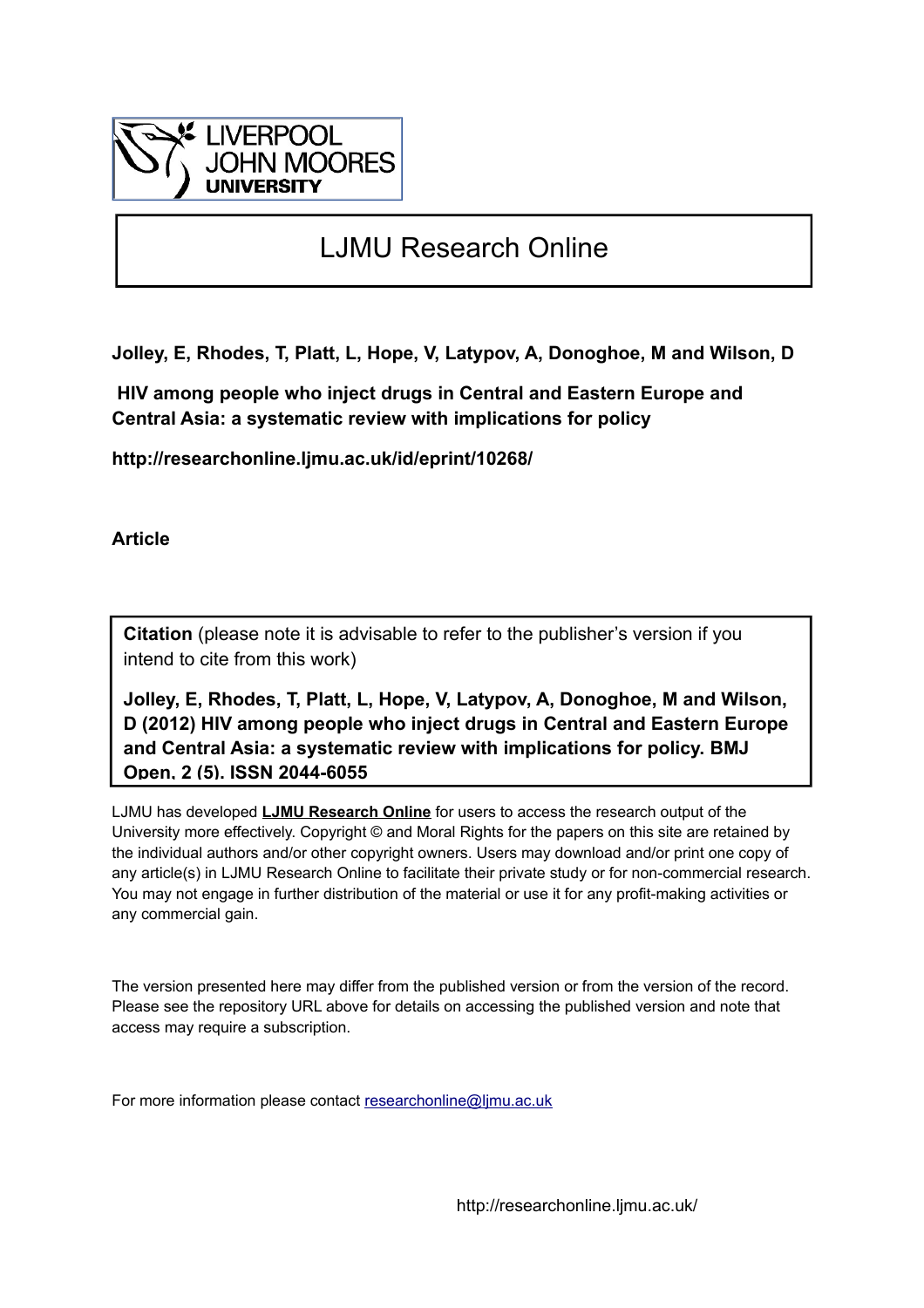BM

# HIV among people who inject drugs **Jen** in Central and Eastern Europe and Central Asia: a systematic review with implications for policy

Emma Jolley,<sup>1</sup> Tim Rhodes,<sup>1</sup> Lucy Platt,<sup>1</sup> Vivian Hope,<sup>1,2</sup> Alisher Latypov,<sup>3,4</sup> Martin Donoghoe.<sup>5</sup> David Wilson<sup>6</sup>

## To cite: Jolley E, Rhodes T, Platt L, et al. HIV among people who inject drugs

in Central and Eastern Europe and Central Asia: a systematic review with implications for policy. BMJ Open 2012;2: e001465. doi:10.1136/ bmjopen-2012-001465

▶ Prepublication history and additional material for this paper are available online. To view these files please visit the journal online [\(http://dx.doi.org/10.1136/](http://dx.doi.org/10.1136/bmjopen-2012-001465) [bmjopen-2012-001465](http://dx.doi.org/10.1136/bmjopen-2012-001465)).

Received 10 May 2012 Accepted 6 September 2012

This final article is available for use under the terms of the Creative Commons Attribution Non-Commercial 2.0 Licence; see <http://bmjopen.bmj.com>

For numbered affiliations see end of article

Correspondence to Tim Rhodes; tim.rhodes@lshtm.ac.uk

## ABSTRACT

Background and objectives: HIV among people who inject drugs (PWID) is a major public health concern in Eastern and Central Europe and Central Asia. HIV transmission in this group is growing and over 27 000 HIV cases were diagnosed among PWID in 2010 alone. The objective of this systematic review was to examine risk factors associated with HIV prevalence among PWID in Central and Eastern Europe and Central Asia and to describe the response to HIV in this population and the policy environments in which they live.

**Design:** A systematic review of peer-reviewed and grey literature addressing HIV prevalence and risk factors for HIV prevalence among PWID and a synthesis of key resources describing the response to HIV in this population. We used a comprehensive search strategy across multiple electronic databases to collect original research papers addressing HIV prevalence and risk factors among PWID since 2005. We summarised the extent of key harm reduction interventions, and using a simple index of 'enabling' environment described the policy environments in which they are implemented.

**Studies reviewed:** Of the 5644 research papers identified from electronic databases and 40 documents collected from our grey literature search, 70 documents provided unique estimates of HIV and 14 provided multivariate risk factors for HIV among PWID. **Results:** HIV prevalence varies widely, with generally low or medium (<5%) prevalence in Central Europe and high (>10%) prevalence in Eastern Europe. We found evidence for a number of structural factors associated with HIV including gender, socioeconomic position and contact with law enforcement agencies.

Conclusions: The HIV epidemic among PWID in the region is varied, with the greatest burden generally in Eastern Europe. Data suggest that the current response to HIV among PWID is insufficient, and hindered by multiple environmental barriers including restricted access to services and unsupportive policy or social environments.

## ARTICLE SUMMARY

#### Article focus

- $\blacksquare$  A systematic review to identify and synthesise prevalence estimates and risk factors for HIV among people who inject drugs (PWID) in Central and Eastern Europe and Central Asia.
- $\blacksquare$  A summary of key data to describe the response to HIV among PWID in Central and Eastern Europe and Central Asia, including a brief characterisation of the policy environments.

#### Key messages

- $\blacksquare$  The review highlights that the HIV epidemic among PWID in the region varies from country to country, with Eastern European countries generally the worst affected. Prevalence is extremely high among PWID in many countries with some studies suggesting more than one in two PWID are infected with the virus in parts of Estonia, Russia and Ukraine.
- **EXECUTE:** Despite few studies explicitly examining environmental factors, our review found that gender, socio-economic position and contact with law enforcement agencies to be associated with HIV prevalence. The complex interplay between the environment and individual behaviour of PWID is not fully understood and further emphasis on understanding the social epidemiology of HIV in this group is needed.
- **EXECUTE:** An integrated package of needle exchange programmes, opiate substitution therapy and antiretroviral therapy is core to an effective response to HIV in this group. The coverage of such interventions in the region varies from low to non-existent and must be improved. Further resources coupled with improvement in the policy environments are key to reducing HIV transmission in this group.

## INTRODUCTION

The HIV epidemics of Europe are diverse but in all European countries HIV disproportionally affects populations that are socially marginalised and people whose behaviour is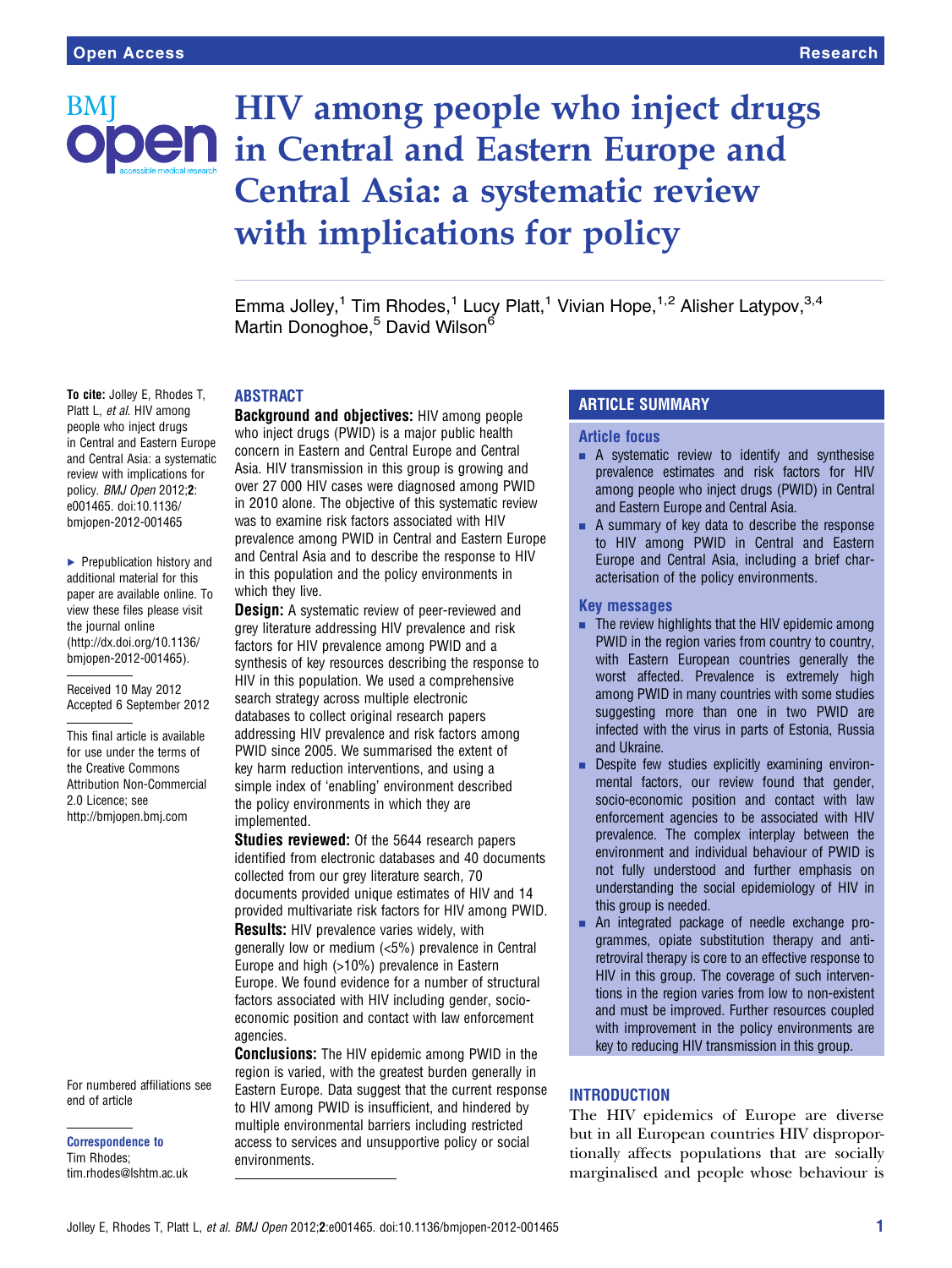## ARTICLE SUMMARY

#### Strengths and limitations of this study

- **EXECUTE:** This review is the most comprehensive synthesis of HIV prevalence and risk factors among PWID in Central and Eastern Europe and Central Asia to date and is complemented by a clear synopsis of the state of the national policy environments and responses to HIV for people who inject drugs.
- $\blacksquare$  The quality of the review relies on quality of the original articles, which are variable. The samples included are often selective as many studies recruited participants from specialist services or via drug user networks. Multivariate analyses are adjusted for a variety of factors, rendering direct comparisons between point-estimates difficult.
- $\blacksquare$  The service coverage data are not measured in a standard manner across the region, and is from different years. The quality of data varies greatly by country, thus undermining the comparisons we can make about coverage.
- We use a crude index of 'policy environment' which is developed from binary indicators that cannot account for important nuances influencing intercountry and intracountry environments.

socially stigmatised or illegal. The epidemics in Eastern Europe and Central Asia, which are predominantly associated with injecting drug use, are among the fastest growing in the world.<sup>1</sup> Over two-thirds of all HIV diagnoses to date in Europe fall in Eastern Europe and Central Asia, and over  $70\%$  of these emanate from Russia.<sup>2 3</sup> Over 27 000, or over 30% of new cases of HIV were attributed to injecting drug use in Central and Eastern Europe and Central Asia in  $2010.<sup>2</sup>$  3 Almost all of these (99·6%) were made in Eastern Europe and Central Asia. Accounting for differences in absolute population size, between 2006 and 2010, 89 new HIV diagnoses associated with injecting drug use have been made on average each year in the East per million people. This contrasts with Central Europe where the rate is 100 times less at  $0.8$  per million.<sup>2</sup>

Because of low access to and uptake of HIV testing and counselling—especially among the marginalised and stigmatised populations most at risk of HIV infection and transmission—not all HIV cases in Europe are diagnosed and reported.4 Estimates suggest that reported cases probably represent just over half of all people living with  $HIV$  in Europe.<sup>4</sup> It is estimated that just over 2.3 million people were living with HIV in Europe in 2010, 840 000 in Western Europe and 1.5 million in Eastern Europe.<sup>4</sup>

There are an estimated 3.1 million people who inject drugs (PWID) in Central and Eastern Europe and Central Asia, of whom one million are estimated to be HIV infected.<sup>5</sup> In Russia alone, there are an estimated 1.8 million PWID, of whom around 700 000 are thought be HIV infected.<sup>5</sup> Estimates of the prevalence of HIV among PWID in Central and Eastern Europe and Central Asia vary widely, from zero in some Central European countries where injecting drug use is less widespread, to over 20% in some countries in Eastern Europe and Central Asia, including Estonia, Moldova, Russia, and Ukraine.<sup>56</sup>

HIV and other blood-borne infections contribute significantly to the excess morbidity and mortality experienced by PWID in Europe and elsewhere.<sup>7</sup> <sup>8</sup> HIV has the potential to spread rapidly via the sharing of needles and syringes between PWID as well as via unprotected sex between PWID and their injecting and non-injecting partners.

### Social contexts of HIV epidemics

A growing body of work substantiates relationships between health harms related to drug use and socialmaterial factors that shape vulnerability to  $HIN^{9-16}$ . The heuristic of the HIV 'risk environment' envisages HIV risk as the product of reciprocal relationships between microlevel and macrolevel influences in the physical, social, economic and policy environments which contextualise individual and community actions in relation to risk. $9-15$ This interaction has been described as a reciprocal process whereby individual actions are constrained as well as enabled by their environments and in turn shape as well as reproduce those contexts.<sup>17</sup> Qualitative work among PWID in Russia, for example, has illustrated how reduced capacity for HIV risk reduction in the microenvironment is shaped by street-level policing practices which are in turn contextualised by broader structural policies of criminalisation and cultural practices of marginalisation which taken together produce a collectively internalised fear and sense of constrained agency among PWID.17 18

Recent reviews have thus called for a shift towards social epidemiological approaches.<sup>9–15</sup> These investigate how the distribution of HIV in populations is in part shaped by 'social factors', that is, forces that extend beyond 'proximal' individual-level factors and their biological mediators. This simultaneously demands a shift from binary models of 'cause and effect' to 'multilevel' models, which enable HIV risk to be understood as an effect of multiple contributing factors, at once interacting together, including potentially in 'non-linear' and 'indirect' ways.19 Delineating causal pathways to inform structural interventions is thus a daunting yet critical challenge. Recent evidence reviews suggest that currently the epidemiology of HIV among PWID rarely explicitly embraces the study of social determinants.<sup>20</sup>

The social and economic transitions transforming the Central and Eastern European and Central Asian region in the past 20 years have been abrupt, dramatic and long lasting. In many countries of the region, economic uncertainty has combined with weakening social capital, an embryonic and fragile civil society, a poorly resourced and overly vertically structured health system, and public policies tackling drug use that have emphasised law enforcement and security at the expense of public health.<sup>16 21</sup> Social and economic transformations following the dramatic political change in Eastern European and Central Asian countries have played a role in shaping transitions in problematic substance use as well as vulnerability to  $HIV<sub>21–26</sub>$  The opening-up of international and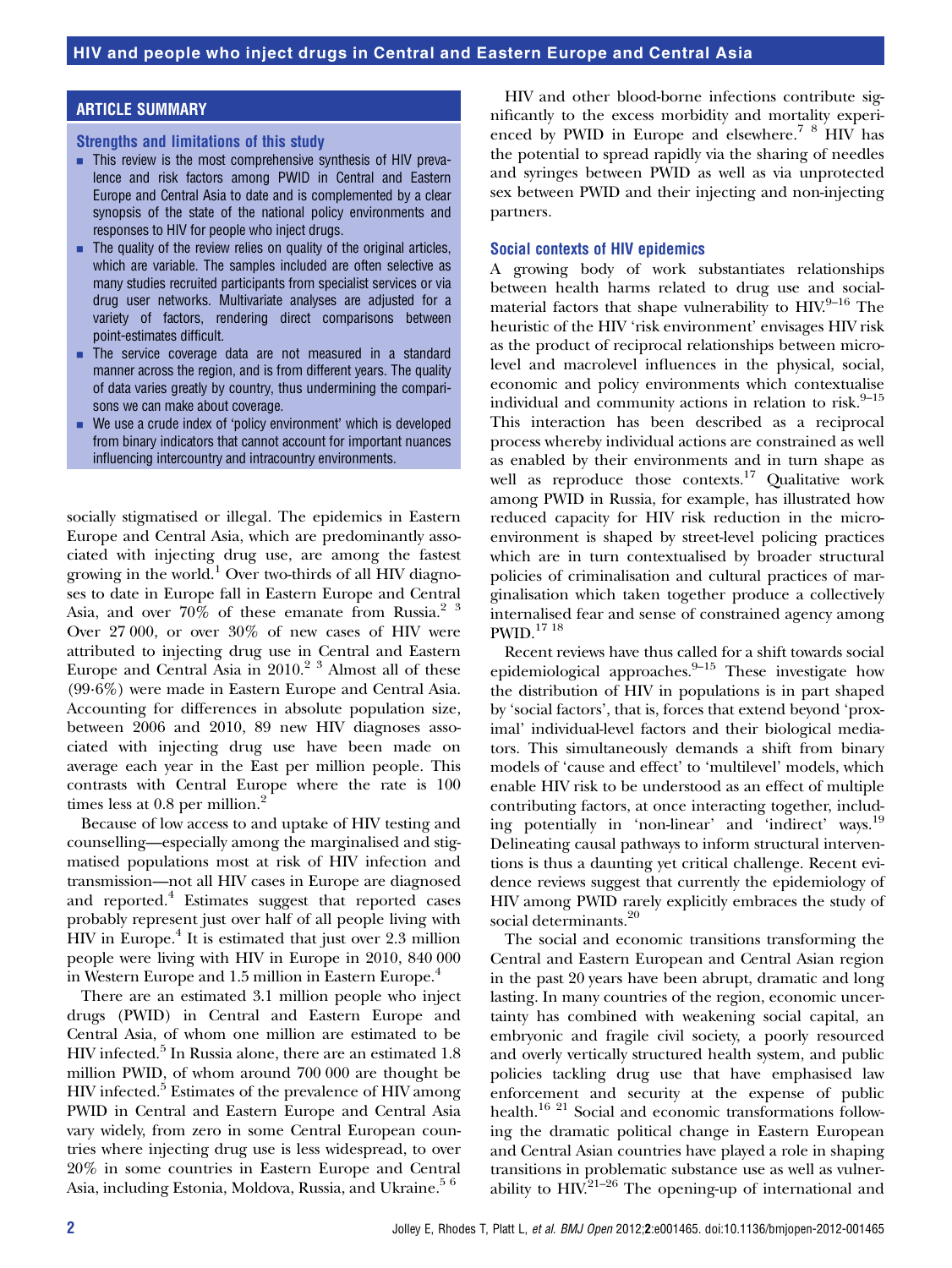trade borders, for instance, has facilitated population mixing as well as the development of heroin trafficking routes from Afghanistan to the West, also linked to the diffusion of heroin use.<sup>27</sup> There was evidence of explosive HIV outbreaks linked to injecting drug use in the former Soviet region by the mid-1990s, especially in Russia, Ukraine and Moldova.<sup>21</sup>

#### Enabling policy environments for HIV prevention

Recognising HIV epidemics as features of their social and structural contexts emphasises the potentially pivotal role of social and structural interventions in creating environments which are enabling, rather than constraining, of evidence-based HIV prevention. $^{28-30}$  Key dimensions of 'enabling' policy environments conducive to effective HIV prevention for PWID include, but are not restricted to: the meaningful engagement of key stakeholders (including PWID) in policy formation and programming; a coordinated multisectoral national HIV prevention strategy emphasising an evidence-based public health and rights-oriented approach; the generation of research and surveillance on HIV epidemic spread and response; and the development and scale-up of a package of evidence-based interventions, including the removal of structural obstacles limiting their implementation.31–<sup>33</sup> This has led to calls to de-emphasise the criminalisation of PWID by developing policies emphasising public health above law enforcement-dominated approaches, and for the rapid scaling-up of harm reduction interventions including syringe exchange, opioid substitution treatment (OST), and antiretroviral HIV treatment (ART), as well as community action and social support interventions.<sup>31</sup> <sup>32</sup> <sup>34-36</sup>

#### Review scope

We aim to systematically review epidemiological research investigating the burden of HIV, and associated risk factors, among PWID in Central and Eastern Europe and Central Asia. We seek to identify the extent to which such epidemiological research captures measures of the HIV risk environment by delineating HIV risk factors identified at the levels of the individual and environment. We situate this epidemiological work by synthesising current evidence reviews of the extent and availability of HIV prevention targeting PWID in the region and by developing a simple index of 'enabling' policy environment at the country level.

#### **METHODS**

We reviewed data from the 30 Eastern and Central European and Central Asian countries in WHO-defined Europe, including 15 from Eastern Europe and Central Asia (Armenia, Azerbaijan, Belarus, Estonia, Georgia, Kazakhstan, Kyrgyzstan, Latvia, Lithuania, Republic of Moldova, Russian Federation, Tajikistan, Turkmenistan, Ukraine and Uzbekistan), 'the East' and 15 from Central Europe (Albania, Bosnia and Herzegovina, Bulgaria,

Croatia, Cyprus, Czech Republic, Hungary, Macedonia (FYR), Montenegro, Poland, Romania, Serbia, Slovakia, Slovenia and Turkey), 'the Centre'.

#### Search strategy and selection criteria

We systematically searched MEDLINE, EMBASE, Global Health, Social Science Citation Index, Popline and CINAHL for studies published from 2005 to 20 October 2011. To identify articles we combine four broad search themes with the Boolean operator 'AND'. The first theme, HIV, combined the Medical Subject Headings (MESH) terms 'HIV' or 'HIV infections' with the free word search for 'HIV', 'human immunodeficiency virus' with 'OR'. The second theme, prevalence, incidence and risk factors, included the MESH terms 'prevalence', 'incidence', 'risk', 'factor analysis', 'statistical', 'regression analysis', 'risk factors', 'risk-taking' and 'epidemiology' with the free words 'prevalen\*', 'incidence', 'risk\*', 'correlat\*', 'determinant\*', 'vulnerab\*', 'regression', 'risk', '(enhanc\*adj3) transmission', 'multivar\*', '(route\*adj3 transmission)', ' (factor\*adj3 transmission)', 'social norm\*', 'network', 'socio-demographic', 'socio-economic', 'lifestyle' and 'epidemiol\*' with 'OR'. The third theme, geographic coverage, included the names of the countries in the region, as well as the free word terms 'Europe\*' and 'Central Asia\*' combined with 'OR'. The fourth theme, PWID, combined the MESH terms 'substance abuse', 'intravenous', 'needle sharing' and 'heroin dependence' with the free word terms 'IDU\*', 'inject\*', 'intravenous', 'heroin', 'addict\*', 'opiate\*', 'narco\*', 'psychotropic\*', 'psychoactive\*', 'drug depend#n\*', '(recreation\*adj3 drug\*)', 'harm reduction', 'syringe\*', 'methadone', 'opioid\*', 'syringe\*', '(needle\*adj3 shar\*)', and '(illegal\*adj3 drug\*)' combined with 'OR'.

Additionally, we systematically searched websites of research institutes, service providers, and donor organisations working with PWID across the region including recent reports from countries reporting to the United Nations General Assembly Special Session on HIV/AIDS (UNGASS). We searched the website of the European Monitoring Centre for Drugs and Drug Addition (EMCDDA) for data and sources reported from member and neighbouring countries. Conference abstracts from the International Conference on the Reduction of Drug Related Harm (2005–2011) and the International AIDS Conference (2006, 2008 and 2010) were also searched. Our review conformed to the PRISMA checklist for systematic reviews.<sup>37</sup>

#### Study selection and eligibility criteria

All abstracts were reviewed. Studies were excluded if they were: (1) published before 2005; (2) fell outside the defined geographic region; (3) did not focus on HIV among PWID; (4) did not sample PWID; or (5) did not focus on bio-confirmed HIV prevalence or incidence, or injecting or sexual risk practices. Papers were also excluded if they reported a sample size less than 50, had unclear sampling methods or they contained no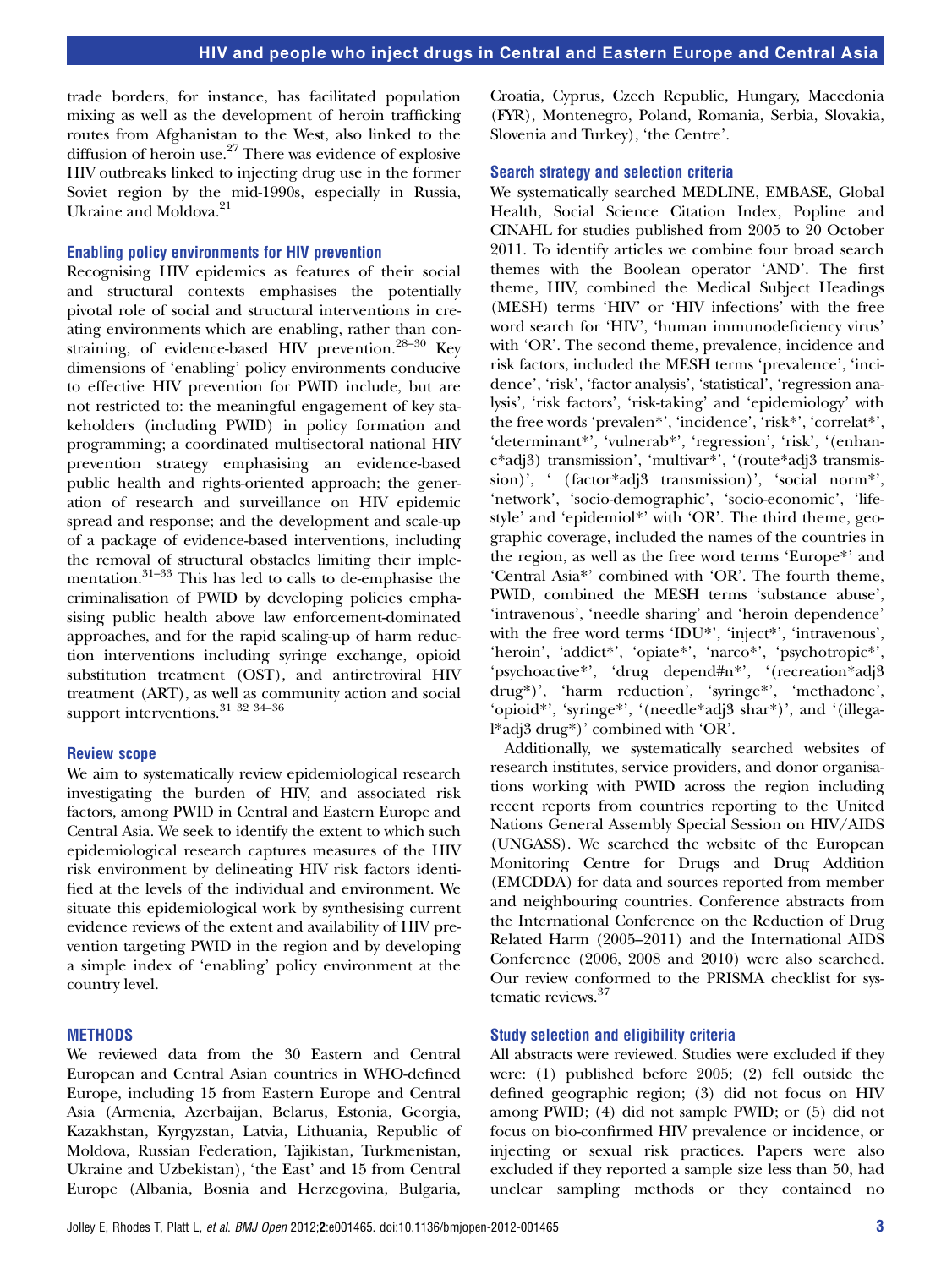primary data, although the references were searched to gather primary studies not identified by the search. Papers not fitting the inclusion criteria were set aside to aid interpretation of the systematic review findings. Figure 1 summarises the papers searched and retained in the review. Following full-text review 100 peerreviewed and grey literature documents were identified as meeting our criteria, of which 70 reported an incidence or prevalence measure and 30 demographic or risk factor data only. Of the 70 documents reporting prevalence or incidence data, 14 included the results of a multivariate analysis.

Two authors (EJ and LP) independently assessed the quality of the studies reporting HIV prevalence estimates using a scoring system that graded the papers on: wide geographic coverage; most recent study; population sampled; and recruitment setting. We allocated up to three points each for most recent studies, population sampled, country coverage and for the range of settings sampled, and deducted one point for drug treatment only samples due to the potential for bias.<sup>38</sup>

#### Data extraction

The results of the multivariate studies meeting our inclusion criteria were extracted as presented, regardless of the strength of association. Comparable factors were collected and examined using forest plots showing the effect estimates and 95% CI. We classified the results of the multivariate studies as 'individual-level' factors or 'environmental-level' factors based on the proximity of the risk of the factor in terms of HIV transmission. Individual-level risk characteristics or activities included injecting and sexual risks, such as sharing needles or unprotected sex, that shape an individual's HIV risk through direct biological mechanisms. Environmentallevel factors are those which have no direct biological means of influencing HIV risk; however, their presence or absence has been identified as an independent factor in the risk faced by an individual, indicating their role in shaping a 'risk environment'.

#### Coverage of HIV prevention interventions

In addition to the systematic review, data summarising the coverage of HIV prevention interventions was drawn



Figure 1 Flowchart of study selection.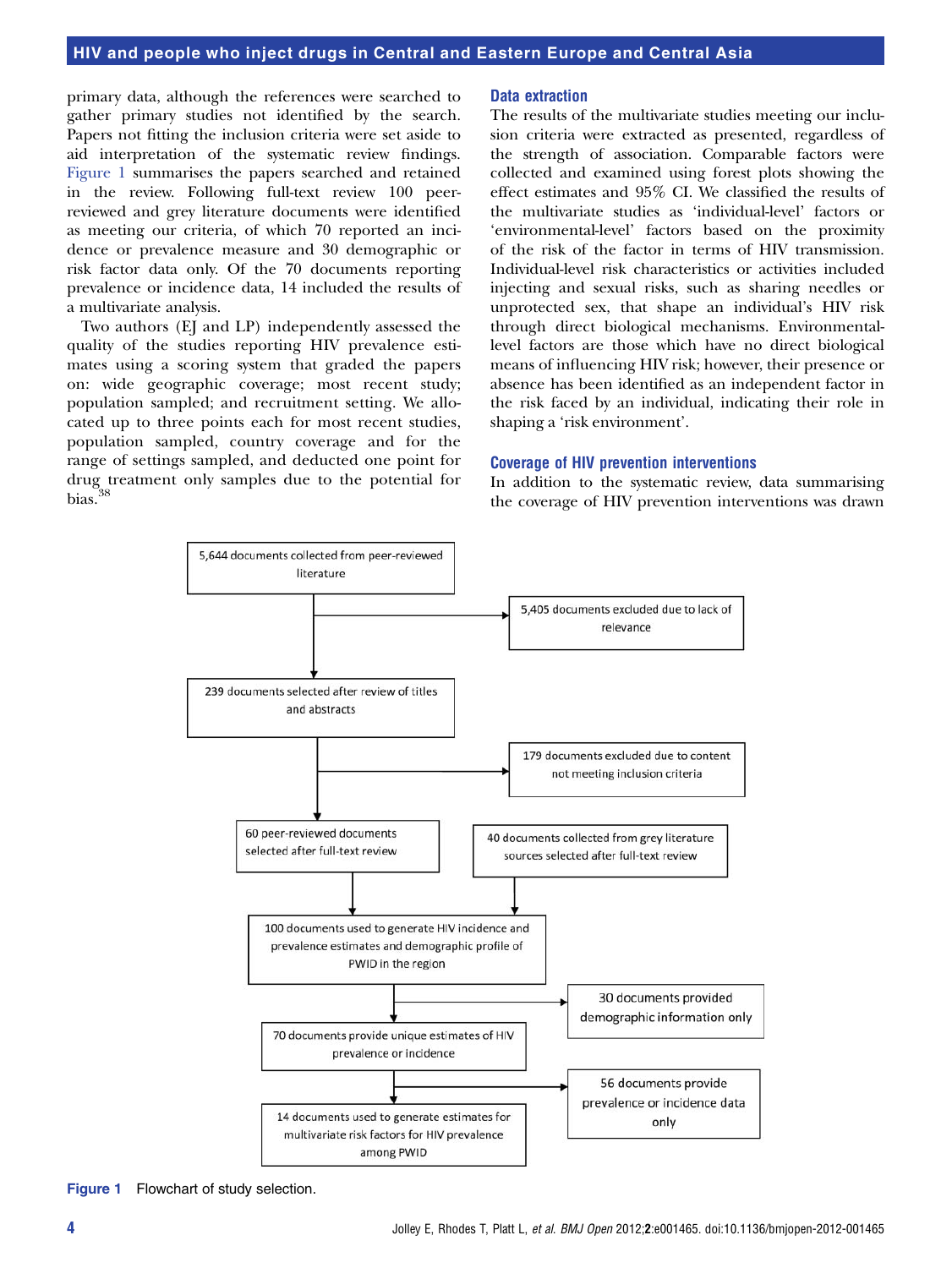primarily from recently published reviews<sup>39</sup> and previously published country-level data.<sup>40</sup> These data are collected from a variety of sources, including UNGASS, WHO and systematic reviews of scientific literature, $39$  as well as from routine national reports.<sup>40</sup>

## Policy environment index

We generated a simple index of 'enabling' policy environment. Our interpretation of an enabling policy environment drew upon guidelines generated by WHO,<sup>41</sup> UNAIDS,<sup>42</sup> international non-government organisations (NGOs)<sup>43</sup> and peer-reviewed papers in this field.<sup>20 30</sup> <sup>32</sup> <sup>44</sup> As outlined in box 1, the core items of the index included indicators, at the country level, of: coordinated national strategy to HIV prevention and drug use (indicated by evidence of explicit inclusion of 'harm reduction' in national-level strategy, and monitoring and evaluating HIV epidemics); meaningful engagement of stakeholders in HIV prevention policy formation and programming (indicated by evidence of a national organisation of drug users); and evidence-based HIV prevention intervention approaches (indicated by presence of OST and NSP, presence of OST and NSP in prison settings, and evidence of de-emphasising criminalisation through the use of administrative penalties for drug use possession for personal use).

Indicator data were obtained from a combination of sources, including: global reports of harm reduction policy and coverage;<sup>45</sup> country profiles collated and updated by the  $EMCDDA$ ;<sup>46</sup> our systematic review of research studies (see above and figure 1); and the International Network of People who Use Drugs (Albers ER, personal communication with EJ, 2011). The index was constructed by allocating equal weight to each of the six items and aggregating a score for each country, with higher scores indicating a more 'enabling' environment conducive to evidence-based public health approaches.

## RESULTS HIV incidence

Only three papers reviewed reported HIV incidence among PWID in this region. Two in Tallinn, Estonia, reported an HIV incidence rate of 31/100 person-years (PY) in 2004, decreasing to 9/100 PY in 2009 among people injecting for less than 3 years.47 48 The other from St. Petersburg, Russia, reported a rate of  $4.5/100 \text{ PX}^{49}$ 

## HIV prevalence

Estimates of HIV prevalence among PWID vary widely throughout the region. A total of 79 sources reported HIV prevalence estimates (some multiple), of which 67 reported unique HIV prevalence estimates among PWID in the region; 44 from Eastern Europe and Central Asia<sup>6 49–88</sup> and 21 from Central Europe<sup>89–109</sup> and two that contained data from both regions. $40$   $110$ 

## **Box 1** A simple index of enabling policy environment

## Meaningful engagement of stakeholders

▸ The meaningful involvement of people who inject drugs (PWID) in policies affecting their health and welfare and in related HIV prevention programming is accepted as an important indicator of 'health policy' formation.<sup>42 157</sup> While assessing 'meaningful involvement' is complex, we adopt a simple indicator: the presence of a national organisation of drug users.

## Coordinated national strategy to HIV prevention and drug use

- Explicit and supportive reference to 'harm reduction' in national policy documents can mark a commitment to evidence-based interventions as part of HIV prevention responses targeting PWID. International agencies advocate institutional and nationallevel endorsement of harm reduction as a feature of national strategy.<sup>33 158</sup> We adopt *evidence of explicit supportive reference* to harm reduction in national strategy as an indicator of enabling policy environment.
- Monitoring and evaluating the state of the epidemic and response are important elements of building evidence-based responses.40 159 Targeted sero-prevalence and behavioural surveillance is recommended in concentrated HIV epidemics.<sup>160</sup> We adopt as an indicator of enabling policy evidence of at least one HIV sero-prevalence and one behavioural study among PWID since 2000.

## Implementation of Public Health-oriented approaches to reducing harm

- ▸ Drug control policies which seek to distinguish drug users from drug traders and traffickers, and which de-emphasise the criminalisation of drug users, can give priority to public health-oriented approaches to reducing drug-related harm. We adopt the application of administrative rather than criminal penalties for drug use and possession of quantities for personal use as an indicator of an enabling policy environment.
- We adopt the legal availability of opioid substitution treatment (OST) and needle and syringe distribution programmes (NSP) in a country as an indicator of enabling policy environment. These are core components of the recommended nine combination HIV prevention interventions for PWID.<sup>33</sup> Many countries have adopted at least some recommended measures, but often the components missing are OST and NSPs. The effectiveness of both in improving the health of PWID is well established,<sup>32 154 161</sup> especially for OST.<sup>162-168</sup> OST also facilitates access to and augments the effects of other interventions, such antiretroviral HIV treatment.<sup>32</sup> <sup>151</sup>
- The availability of OST and NSPs in prison can show a country's willingness to address the needs of even the most marginalised of its citizens, as well as demonstrating noteworthy scale of the programmes. Because of existing laws concerning drug use and possession, PWID in many countries account for disproportionately high rates of incarceration.<sup>139</sup> Prisons may act as a risk environment for HIV transmission linked to drug injecting. International guidelines $169$  recommend continuity of services between prison and communities and some countries have developed successful partnerships between penal systems and HIV services, including in the European region.<sup>170</sup>

Multiple estimates exist for many countries (figure 2), and where this was the case we applied the scoring system described above (see Methods section) to select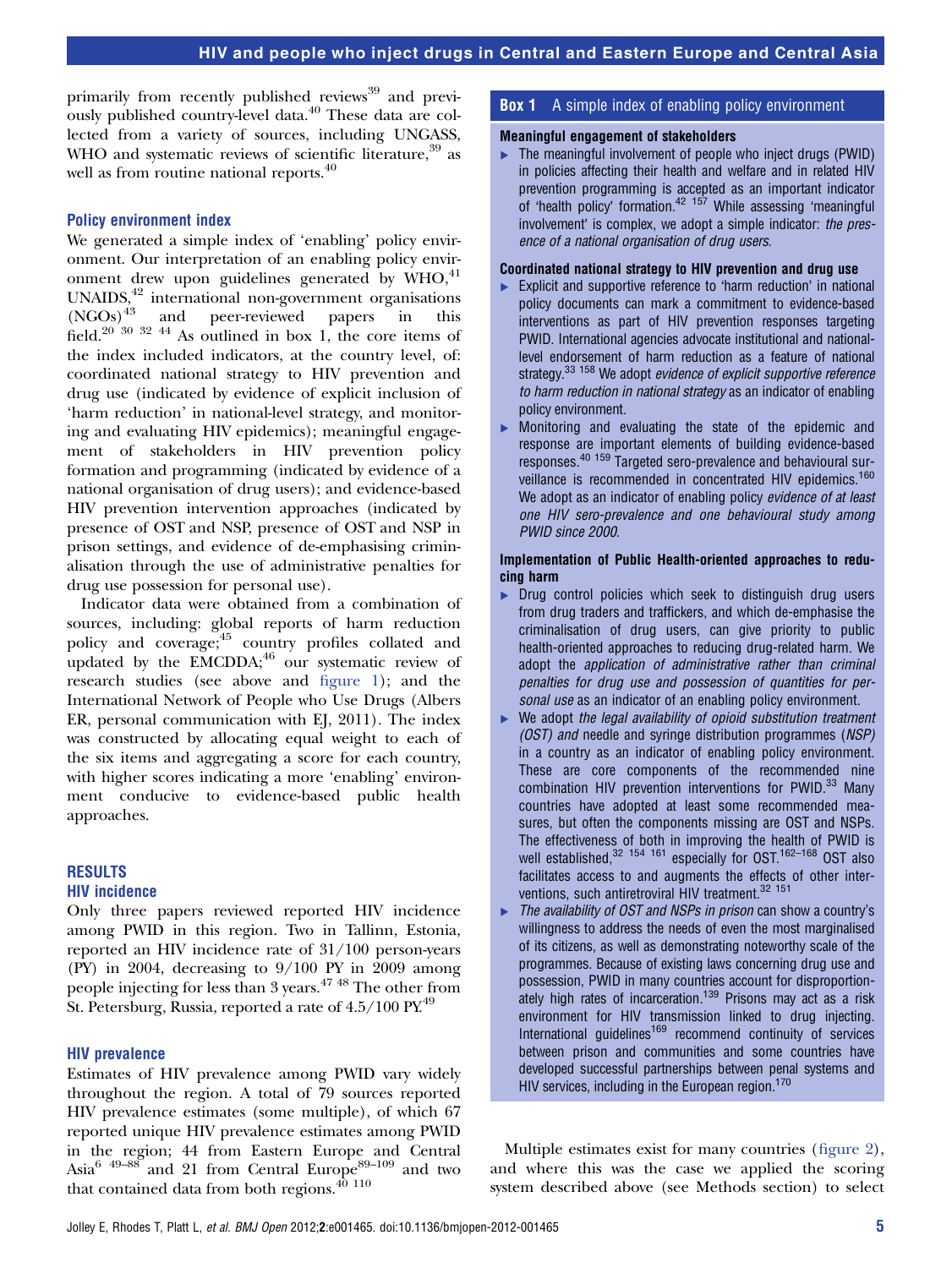Figure 2 The range of HIV prevalence estimates for countries in the Central and Eastern European region, along with the estimate judged 'best' highlighted in green.



the estimate that appeared to be most representative at the country level. Using these estimates, we have categorised country HIV epidemics among PWID as: 'low' (up to 1%); 'medium' (2–5%); 'high' (5–20%); and 'very high' (greater than 20%).

No country in the East can be considered to have a 'low level' of HIV among PWID, and only Kazakhstan, Georgia and Lithuania have 'medium level' epidemics, according to the studies examined here. Of the remaining 11 countries with data (no data exist for Turkmenistan), three have prevalence estimates of over 20% (Moldova, Russia and Ukraine) and Estonia has a prevalence of over 50%. In the Centre only Poland and Bulgaria appear to have 'high level' epidemics and neither of these exceed 10% prevalence. Several countries (Albania, Croatia, Cyprus, Hungary, Macedonia and Slovenia) report 0% HIV prevalence among PWID. However, there are less data from this region and sample sizes are generally smaller so the estimates may be less robust than those from the East.

#### Demographic profile

Generally, three times as many men as women inject drugs, although male predominance reached as high as 95% in some studies from the Caucuses.50 54 55 62 64 85 111 The mean age of PWID participating in studies was mid-20s, although many studies restrict recruitment to PWID aged 18 or over. The proportion of PWID reporting having regular income was generally low.

#### Pattern of injecting drug use

Heroin is the drug of choice among PWID in Europe, although there are sub-regional differences. In Moldova,<sup>112</sup> Ukraine<sup>73</sup> and Russia,<sup>52</sup> the injection of home-produced opioids such as 'hanka' or 'shirka'

(a liquid poppy extract) is reported alongside heroin injection. In Estonia the use of the synthetic opiate, fentanyl ('China White', 'White Persian' or 'Afghan'), has become common alongside amphetamine injection.71 113 In Central Europe, heroin is reported as the main drug injected, although studies also report between 30% and 51% injecting amphetamines as their main drug,100 114 115 and the Czech Republic reports the highest prevalence of methamphetamine use in Europe.116–<sup>118</sup> The frequency of injection varies widely throughout the region.

#### Contact with criminal justice systems

The data reviewed from Eastern Europe and Central Asia suggest that between half and three-quarters of PWID have experienced arrest. A study among 600 PWID in Odessa, Ukraine found that police beatings were common, with nearly 50% reporting at least one such experience.<sup>20</sup> <sup>119</sup> Studies in other regions also suggest relatively high rates of police arrest (42–76% ever having been arrested).<sup>18 27</sup> <sup>107</sup> <sup>120</sup> In Estonia and Lithuania, an estimated 58–70% of PWID had been in prison at least once.<sup>74</sup> In Georgia and Russia, this figure was between  $6\%$  and  $37\%,^{18\,52\,64\,65\,79\,121\,122}$  In Central Europe, between 18% and 50% of respondents report previously having been in prison.<sup>93 107</sup>

#### Individual-level risk factors for HIV

No studies examined risk factors linked to HIV in the Centre, and so we summarise the findings of the multivariate HIV risk factor analyses from 14 papers identified by our review in the East,49 51–53 57 65 72 73 88 113 121 123–<sup>125</sup> although two<sup>65 72</sup> present new analyses of data already published in other papers also presented here.<sup>123</sup> <sup>125</sup> Table 1 summarises the key characteristics of the 14 papers as well as the factors explored in the multivariate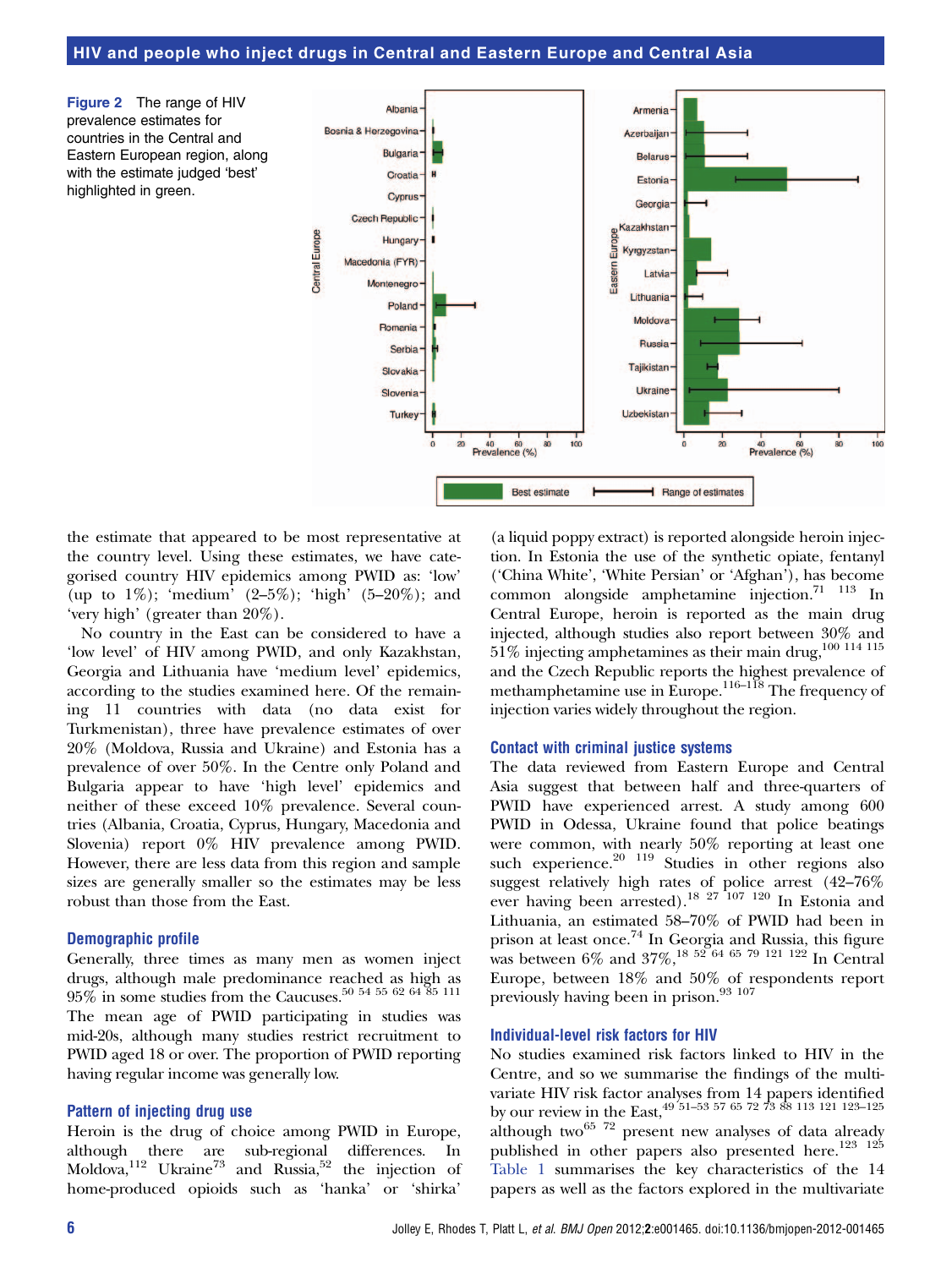| As                              |  |
|---------------------------------|--|
| St<br>Pla                       |  |
|                                 |  |
|                                 |  |
| $\frac{\mathsf{A}}{\mathsf{A}}$ |  |
|                                 |  |
|                                 |  |

Jolley E, Rhodes T, Platt L,

et al. BMJ Open

2012;2

:e001465. doi:10.1136/bmjopen-2012-001465

|      | Table 1 Summary of studies presenting multivariate analyses of risk factors for HIV among people who inject drugs (PWID) in Central and Eastern Europe and Central |
|------|--------------------------------------------------------------------------------------------------------------------------------------------------------------------|
| Asia |                                                                                                                                                                    |

| <b>Study (year)</b>               | Location                             | <b>Sample</b>                                                                                                                                                                                                                                                                                        | Individual-level risk factors                                                                                                                                                                                                                                                                                                                                                                                                                                                                                                                                                                        | <b>Environmental-level</b><br>risk factors                                                                                                                                       |
|-----------------------------------|--------------------------------------|------------------------------------------------------------------------------------------------------------------------------------------------------------------------------------------------------------------------------------------------------------------------------------------------------|------------------------------------------------------------------------------------------------------------------------------------------------------------------------------------------------------------------------------------------------------------------------------------------------------------------------------------------------------------------------------------------------------------------------------------------------------------------------------------------------------------------------------------------------------------------------------------------------------|----------------------------------------------------------------------------------------------------------------------------------------------------------------------------------|
| Platt et al (2006) <sup>113</sup> | Estonia, Tallinn                     | 350 PWID who injected in past 4 weeks<br>recruited by respondent-driven sampling<br>(RDS)                                                                                                                                                                                                            | Primary injection of opioid or amphetamine in past<br>4 weeks*; Duration of injecting career;<br>Shared needle in past 4 weeks;<br>Shared equipment in past 4 weeks;<br>Injected with a used needle of a sex partner in past<br>4 weeks*;<br>Number of sexual partners in past year                                                                                                                                                                                                                                                                                                                  | Age;<br>Gender;<br>Main source of income<br>in past 4 weeks;<br>Ethnicity;<br>Ever registered in drug<br>treatment*;<br>Ever been in prison;<br>Ever attended needle<br>exchange |
| Abel-Ollo et al<br>$(2009)^{71}$  | Estonia, Tallinn<br>and Kohtla-Järve | 450 PWID (350 from Tallinn and 100 from<br>Kohtla-Järve) who injected in past 4 weeks<br>recruited by RDS. For analysis the<br>participants were categorised as HIV-, HIV+<br>aware of their status and HIV+ unaware of<br>their status, according to self-reported status<br>at the time of testing | Analysis of risk factors for HIV among participants<br>aware of their status (ref HIV participants):<br>Sharing used needles/syringes in past 4 weeks*;<br>Unprotected sex in past 4 weeks;<br>Sharing water*;<br>PWID as sex partner in past year*;<br>Sharing injection equipment with sexual partner in<br>past year*;                                                                                                                                                                                                                                                                            |                                                                                                                                                                                  |
|                                   |                                      | The data from Tallinn is also analysed above                                                                                                                                                                                                                                                         | Having two or more sex partners in past year;<br>Unprotected intercourse in past year;<br>Ever sharing needles with HIV+ person*.<br>Analysis of risk factors for HIV among participants<br>unaware of their status (ref HIV- participants):<br>Sharing used needles/ syringes in past 4 weeks;<br>Unprotected sex in past 4 weeks;<br>Sharing water;<br>PWID as sex partner in past year;<br>Sharing injection equipment with sexual partner in<br>past year;<br>Having two or more sex partners in past year*;<br>Unprotected intercourse in past year*;<br>Ever sharing needles with HIV+ person. |                                                                                                                                                                                  |
| Uusküla et al<br>$(2010)^{88}$    | Estonia, Tallinn                     | 350 PWID, aged 18+, who injected in past<br>2 months recruited by RDS                                                                                                                                                                                                                                | Earlier age of initiation to injecting*;<br>Primary injection of opioid or amphetamine*;<br>Receptive sharing in past 6 months*                                                                                                                                                                                                                                                                                                                                                                                                                                                                      | Ever attended syringe<br>exchange*;<br>Main source of income<br>other than work*;<br>Unemployment at<br>habitat level*;<br>Residential change at<br>habitat level*<br>Continued  |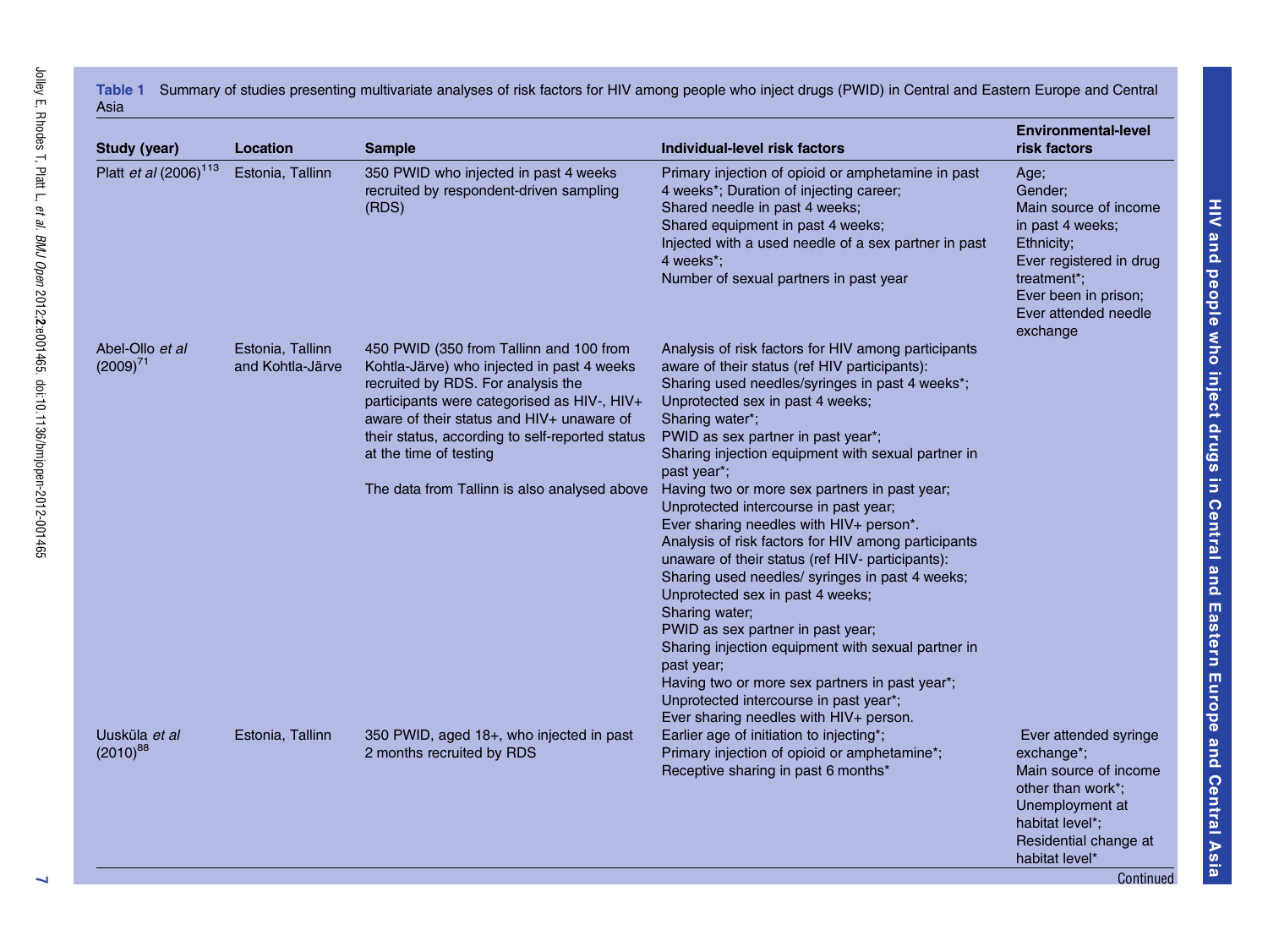| <b>Table</b> |  | Continued |  |  |
|--------------|--|-----------|--|--|
|              |  |           |  |  |

| Study (year)                      | Location          | <b>Sample</b>                                                                                                                                                                                                        | Individual-level risk factors                                                                                                                                                                                                                                                                                                                                                                                                                 | <b>Environmental-level</b><br>risk factors                                                                       |
|-----------------------------------|-------------------|----------------------------------------------------------------------------------------------------------------------------------------------------------------------------------------------------------------------|-----------------------------------------------------------------------------------------------------------------------------------------------------------------------------------------------------------------------------------------------------------------------------------------------------------------------------------------------------------------------------------------------------------------------------------------------|------------------------------------------------------------------------------------------------------------------|
| Platt et al (2005) <sup>125</sup> | Russia, Togliatti | 268 Male PWID who injected in past 4 weeks Duration of injection;<br>recruited in 2001 by outreach workers                                                                                                           | Injected with used paraphernalia in past 4 weeks*;<br>Injected with used needle in past 4 weeks;<br>Ever injected homemade drugs;<br>Injected with used needle from someone known to be<br>$HIV+$<br>Injected with used needle from someone known to be<br>$HCV+$ *:<br>Unprotected anal or vaginal sex with a regular partner<br>in past 4 weeks;<br>Unprotected anal or vaginal sex with a casual partner<br>in past 4 weeks <sup>*</sup> ; | Ever been in prison;<br>Ever been in drug<br>treatment;<br>Ever been arrested                                    |
|                                   | Russia, Togliatti | 89 Female non-sex worker PWID who<br>injected in past 4 weeks recruited in 2001 by<br>outreach workers                                                                                                               | Ever had an STI<br>Duration of injection;<br>Injected with used paraphernalia in past 4 weeks;<br>Injected with used needle in past 4 weeks*;<br>Ever injected homemade drugs;<br>Injected with used needle from someone known to be<br>$HIV+$<br>Injected with used needle from someone known to be<br>$HCV +:$                                                                                                                              | Ever been in prison;<br>Ever been in drug<br>treatment;<br>Ever been arrested                                    |
|                                   | Russia, Togliatti | 66 Female sex worker PWID who injected in<br>past 4 weeks recruited in 2001 by outreach<br>workers                                                                                                                   | Unprotected anal or vaginal sex with a regular partner<br>in past 4 weeks;<br>Ever had an STI<br>Duration of injection;<br>Injected with used paraphernalia in past 4 weeks;<br>Injected with used needle in past 4 weeks;<br>Ever injected homemade drugs*;<br>Injected with used needle from someone known to be<br>$HIV+$<br>Injected with used needle from someone known to be<br>hepatitis C virus+;                                     | Ever been in prison;<br>Ever been in drug<br>treatment;<br>Ever been arrested;                                   |
| Platt et al, 2008 <sup>65</sup>   | Russia, Togliatti | 230 PWID (134 in 2001 from the study<br>above, and 96 from 2004) who reported<br>injecting for 3 years or less and injected in<br>past 4 weeks were recruited by outreach<br>workers in 2001 and through RDS in 2004 | Unprotected anal or vaginal sex with a regular partner<br>in past 4 weeks;<br>Ever had an STI<br>Duration of injecting career*;<br>Frequency of injection;<br>Ever injected homemade drugs;<br>Injected with used needles in past 4 weeks;<br>Used a previously used filter;<br>Frontloading in past 4 weeks*;                                                                                                                                | Year of study*;<br>Gender;<br>Age;<br>District of residence;<br>Education:<br>Main source of income<br>Continued |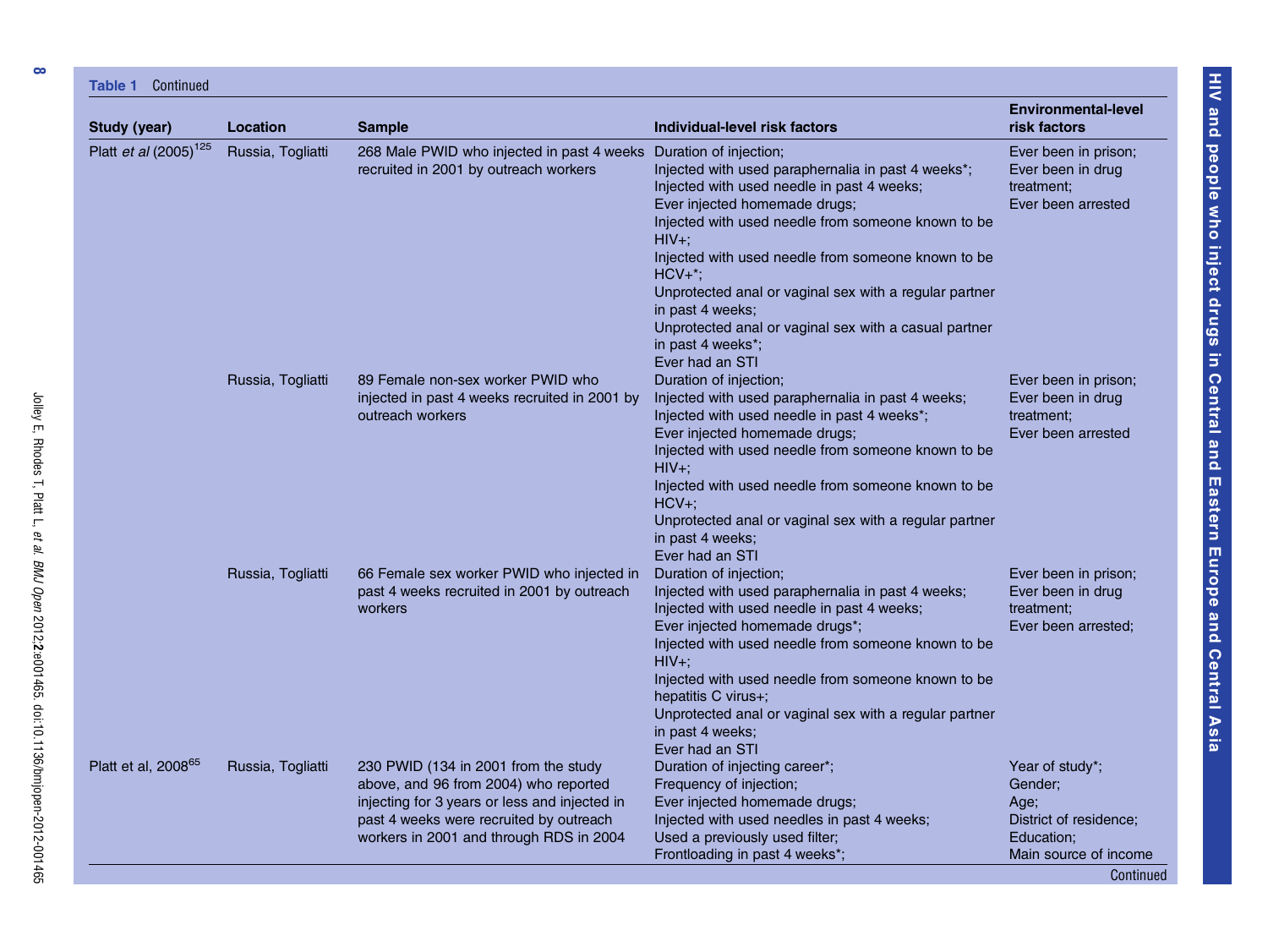| i                                      |
|----------------------------------------|
| -<br>-<br>-<br>-                       |
| ı                                      |
|                                        |
|                                        |
| <b>SALES AND THE SECTION CONTRACT:</b> |
| ミー・ミー くく・・<br>å                        |

| Study (year)                                                                                                  | Location                  | <b>Sample</b>                                                                                                                                                                                  | Individual-level risk factors                                                                                                                                                                                                                                                                                                                                 | <b>Environmental-level</b><br>risk factors                                                                                                                                     |
|---------------------------------------------------------------------------------------------------------------|---------------------------|------------------------------------------------------------------------------------------------------------------------------------------------------------------------------------------------|---------------------------------------------------------------------------------------------------------------------------------------------------------------------------------------------------------------------------------------------------------------------------------------------------------------------------------------------------------------|--------------------------------------------------------------------------------------------------------------------------------------------------------------------------------|
|                                                                                                               |                           |                                                                                                                                                                                                | Injected with a prefilled syringe;<br>Frequency of reusing the same needle;<br>Ever exchanged sex for money, drugs or goods*;<br><b>History of STIs</b>                                                                                                                                                                                                       | in past 4 weeks;<br>History of prison;<br>Police arrest in past<br>year;<br>Ever in drug treatment*;<br>Main source of needles<br>in past 4 weeks;<br>Ever been tested for HIV |
| Kozlov <i>et al</i><br>$(2006)^{49}$<br>*outcome is HIV<br>incidence at<br>12 month follow up<br>to enrolment | Russia,<br>St. Petersburg | 520 Sero-negative PWID enrolled in cohort<br>study who injected at least three times/week<br>in past month or reused another's injecting<br>equipment at least three times in past<br>3 months | Frequency of injecting psychostimulants*;<br>Number of sex partners in past 6 months;<br>Selling sex for money or goods in past 6 months                                                                                                                                                                                                                      |                                                                                                                                                                                |
| Niccolai et al                                                                                                | Russia,<br>St. Petersburg | 387 Ever injectors were enrolled through<br><b>RDS</b>                                                                                                                                         | Unsafe injection in past 30 days *;<br>Has STI*;                                                                                                                                                                                                                                                                                                              | Unemployed*                                                                                                                                                                    |
| $(2010)^{121}$<br>Rhodes et al<br>$(2006)^{52}$                                                               | Russia, Moscow            | 455 PWID who injected in past 4 weeks<br>recruited by outreach workers                                                                                                                         | Duration of injecting career;<br>Last day injected, number of times injected*;<br>Frequency of injection;<br>Main drug injected in past 4 weeks;<br>Injected with used needle in past 4 weeks;<br>Shared paraphernalia in past 4 weeks;<br>Ever injected with used needles*;<br>Number of sex partners in past year;<br>History of STI*                       | Gender;<br>Age;<br>Education:<br>Main source of income<br>in past 4 weeks;<br>Ever been in prison*;<br>Ever registered as a<br>drug user*                                      |
|                                                                                                               | Russia, Volgograd         | 517 PWID who injected in past 4 weeks<br>recruited by outreach workers                                                                                                                         | Duration of injecting career;<br>Frequency of injection*;<br>Ever injected homemade drugs;<br>Injected with used needle in past 4 weeks;<br>Shared paraphernalia in past 3 weeks;<br>Ever injected with used needles;<br>Injected with needle previously used by sex partner in<br>past 12 months*;<br>Number of sex partners in past year;<br>History of STI | Gender;<br>Age;<br>Education;<br>Main source of income<br>in past 4 weeks*;<br>Ever registered as a<br>drug user                                                               |
|                                                                                                               | Russia, Barnaul           | 501 PWID who injected in past 4 weeks<br>recruited by outreach workers                                                                                                                         | Duration of injecting career;<br>Last day injected, number of times injected*;<br>Frequency of injection;<br>Main drug injected in past 4 weeks;<br>Ever injected homemade drugs;                                                                                                                                                                             | Gender:<br>Age;<br>Education:<br>Main source of income<br>in past 4 weeks;<br>Continued                                                                                        |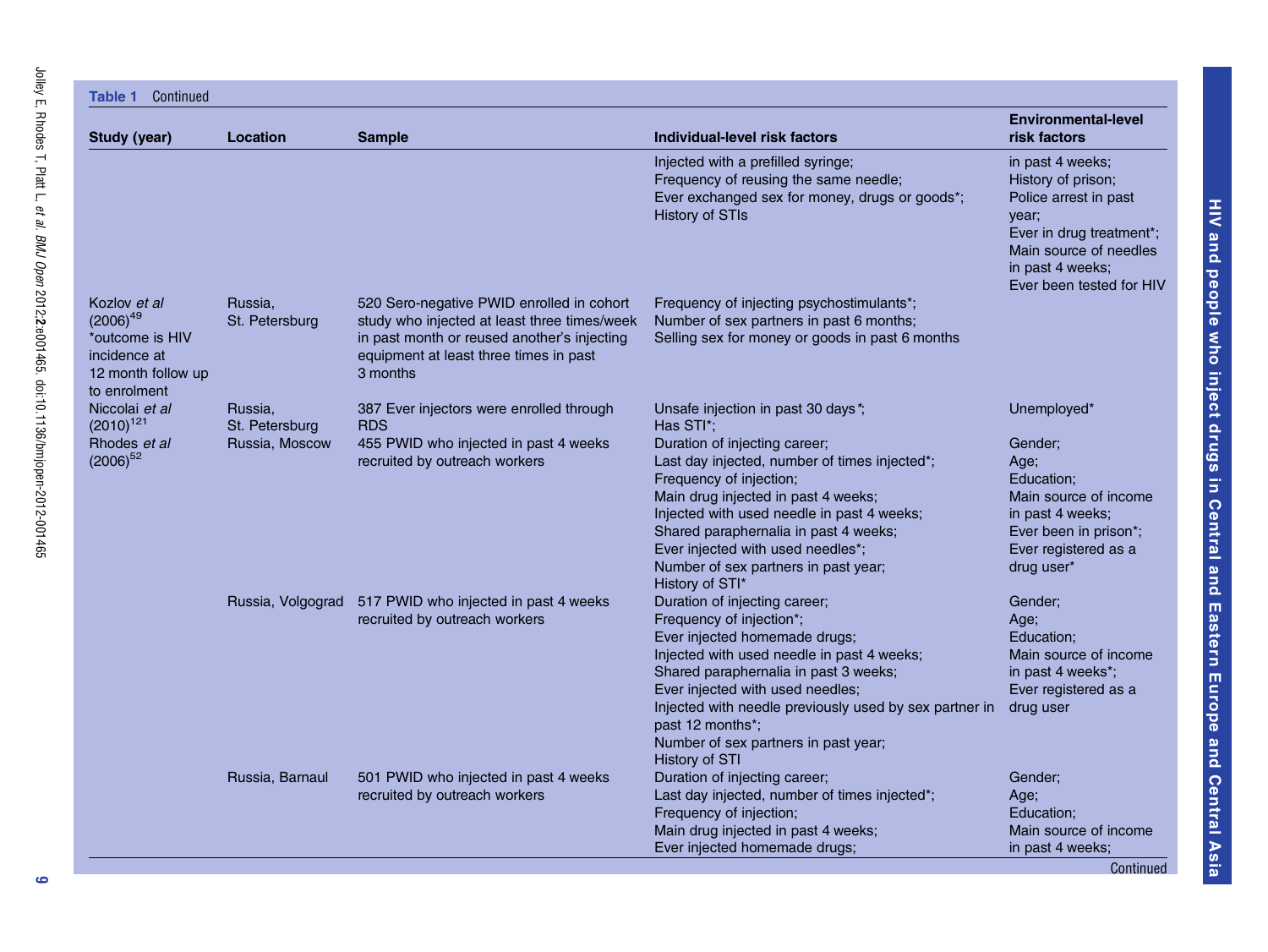Jolley E, Rhodes T, Platt L,

et al.

BMJ Open

2012;2:e001465. doi:10.1136/bmjopen-2012-001465

Table 1 Continued

| Study (year)                            | Location                                                 | <b>Sample</b>                                                                                                                                                  | Individual-level risk factors                                                                                                                                                                                                                                                     | <b>Environmental-level</b><br>risk factors                                            |
|-----------------------------------------|----------------------------------------------------------|----------------------------------------------------------------------------------------------------------------------------------------------------------------|-----------------------------------------------------------------------------------------------------------------------------------------------------------------------------------------------------------------------------------------------------------------------------------|---------------------------------------------------------------------------------------|
|                                         |                                                          |                                                                                                                                                                | Injected with used needle in past 4 weeks;<br>Shared paraphernalia in past 4 weeks*;<br>Filled syringe from working syringe in past 4 weeks;<br>Ever injected with used needles;<br>Number of sex partners in past year;<br>History of STI                                        | Ever been in prison;<br>Ever registered as a<br>drug user                             |
| Beyrer et al<br>$(2009)^{72}$           | Tajikistan,<br><b>Dushanbe</b>                           | 419 PWID who injected in past month aged<br>17 or over recruited through snowball<br>technique                                                                 | Daily injection in past 6 months*                                                                                                                                                                                                                                                 | Ethnicity*<br>Model adjusted for<br>gender                                            |
| Stachowiak et al<br>$(2006)^{123}$      | Tajikistan,<br>Dushanbe                                  | 207 Ethnic Tajik PWID (subsample of above)<br>aged 17 or over recruited through snowball<br>technique                                                          | Injecting at least daily for past 6 months*;<br>Less than 3 years since initiation of injection;<br>Injects 'alone'*;<br>Injected with used needle in past 6 months                                                                                                               | Reports narcotics 'very<br>easy' to obtain*;<br>Ever experienced drug<br>treatment*   |
| Booth <i>et al</i> (2006) <sup>51</sup> | Ukraine, Kiev,<br>Odessa,<br>Makeevka/<br><b>Donetsk</b> | 778 PWID aged 18+ who injected in past<br>30 days and were unaware of their HIV<br>status recruited through outreach workers                                   | Injected sedative/ opiate mix in past 30 days*;<br>Daily injection in past 30 days *;<br>Sex in past 30 days*;<br>Sex with HIV+ or unknown status partner in past<br>30 days*                                                                                                     | Age*;<br>Gender*;<br>City of origin*                                                  |
| Robbins et al<br>$(2010)^{124}$         | Ukraine, Odessa,<br>Kiev, Donetsk                        | 313 Youth aged 15-24 who live part or full<br>time on the street and reported ever injecting<br>recruited by time-location sampling                            | Last sex unprotected*;<br>Ever diagnosed with STI*<br>Model adjusted for gender, age, education, work for<br>pay, orphan status, spending nights outside of<br>residence ≥2 nights/week for past few months/ no<br>place to live, city of residence                               |                                                                                       |
| Dumchey et al<br>$(2009)^{73}$          | Ukraine, Vinnitsya                                       | 268 PWID aged 18+ who report at least<br>three injections in past 30 days and have<br>lived in Vinnitsya for past year, recruited<br>through snowball sampling | Shared needles with HIV+ person in past year*;<br>Inject opiates daily*                                                                                                                                                                                                           | HIV knowledge score*                                                                  |
| Taran et al (2011) <sup>57</sup>        | Ukraine, 16 cities                                       | 3487 PWID aged 16+ who injected in past<br>30 days and were recruited through RDS                                                                              | Type of drug injected in past month;<br>Duration of injecting career*;<br>Injecting frequency in past month;<br>Used alcohol with drugs in past month*;<br>Shared needle at last injection*;<br>Frequency of sharing paraphernalia in past month*;<br>Sexual contact in past year | Gender*;<br>Marital status;<br>Occupation*;<br>Education*                             |
| Sanchez et al<br>$(2006)^{53}$          | Uzbekistan,<br><b>Tashkent</b>                           | 701 Self-identified PWID aged 18+ available<br>for 2 weeks after enrolment by outreach<br>workers                                                              | Age at first drug use;<br>First illicit drug of use*;<br>Duration of injecting career;<br>Current heroin use;<br>Injecting frequency;                                                                                                                                             | Age;<br>Gender;<br>Nationality;<br>Marital status;<br>Employment status*;<br>Continue |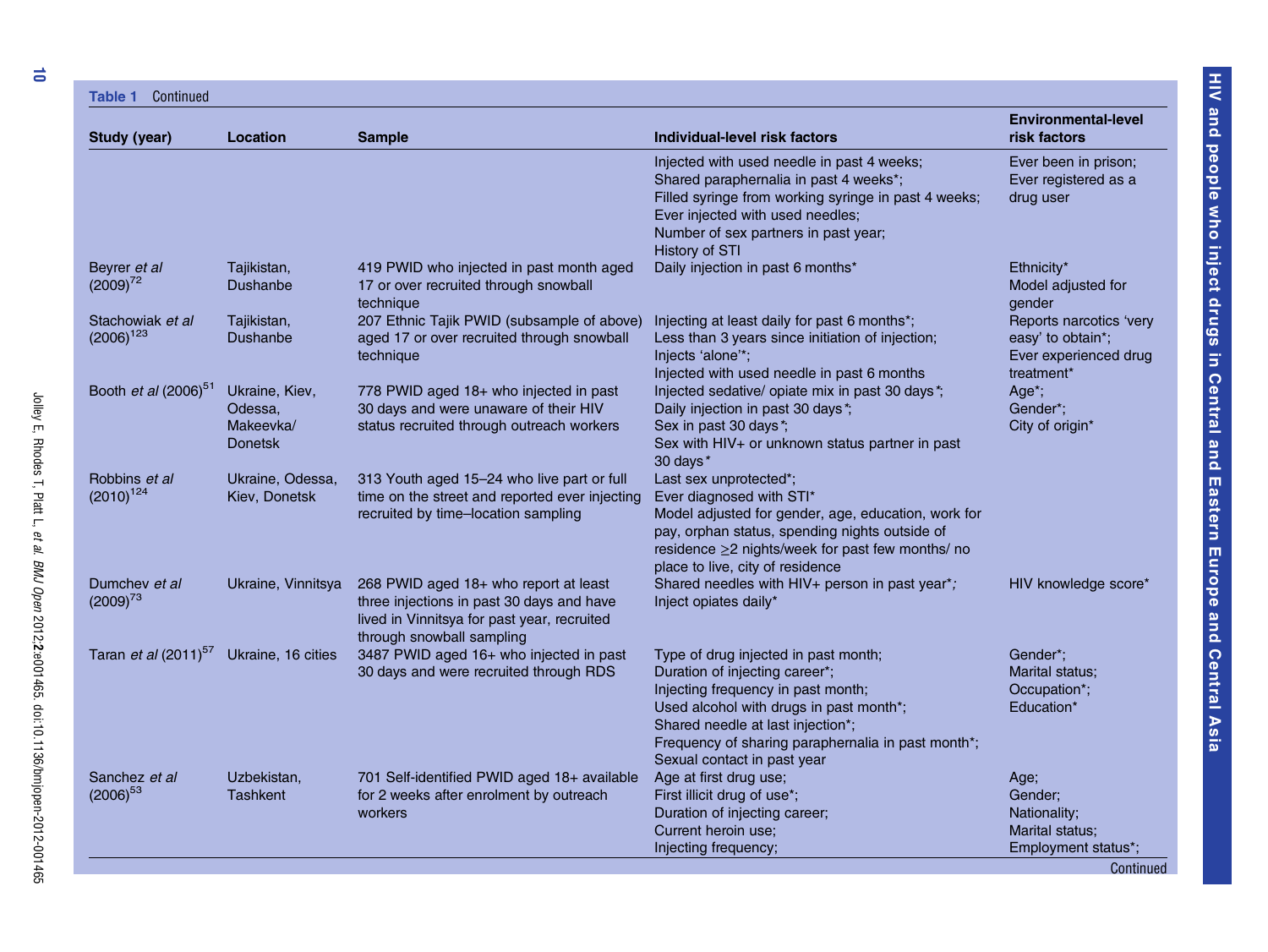analysis. The forest plots summarised in figures 3 and 4 synthesise the effects of particular individual and environmental risk factors on HIV. Although studies measure similar associations, it is important to note that each may have carried out analyses in a unique manner, adjusting for different confounding variables.

As shown by the individual risk factor estimates presented in figure 3, many studies investigated the link between HIV and injecting with a used or shared needle. Although the effect sizes tend towards increased HIV risk, most results are inconclusive, 'social-desirability' bias possibly influencing self-reported responses. Injecting with the used needle of a sex partner was found in Volgograd<sup>52</sup> and Tallinn<sup>113</sup> to clearly increase an individual's odds of HIV. More definitively, injecting with a needle previously used by someone known to have HIV or hepatitis C is shown in most studies to be clearly positively correlated.<sup>72 125</sup> Daily injecting is also found to be positively associated. Many reviewed studies also associate longer injecting careers with greater odds of having  $HIV^{125}$ Although a Russian study found no difference in an individual's odds of HIV according to the primary drug they inject, $126$  studies in Estonia found that primary injectors of an opiate (fentanyl) had between three and four and a half times greater odds of HIV than individuals who primarily inject amphetamines.  $^{113\ 127}$ 

Regarding exploration of HIV and associated sexual risk including sex work (SW), most multivariate analyses explored the associations between exchanging sex for drugs or money, the number of sexual partners, and unprotected vaginal or anal sex, as risk factors. Although several strong univariate associations were found, these tended not to hold in the multivariate models (figure 3). This could be because sample sizes were insufficient or because much sexual risk behaviour is determined by other individual or environmental factors such as gender, socio-economic status or injecting behaviour.

## Environmental-level risk factors for HIV

Although most studies presented show adjusted ORs (AOR) identifying female gender as a risk factor for HIV (figure 4), the CIs generally straddle one and are inconclusive.

Multiple studies link HIV to the socio-economic status of PWID, though economic status is defined through different measures, including level of education, employment (regular or not) and income (regular or not, legal or not; figure 4). Of these measures, only an individual's employment status showed a consistent association with HIV, with unemployed individuals or those having a main source of income that was not work, showing greater odds of HIV than others.  $53 \times 57 \times 88 \times 121$  An Estonian multilevel study included neighbourhood level data in its analyses and found neighbourhood level effects of unemployment (10% increment in unemployment AOR 5.95, 95% CI 2.47 to 14.31) and habitat change since 1989 (10% change AOR 1.89, 95% CI 1.09 to 3.26) to be both associated with HIV prevalence (results not presented).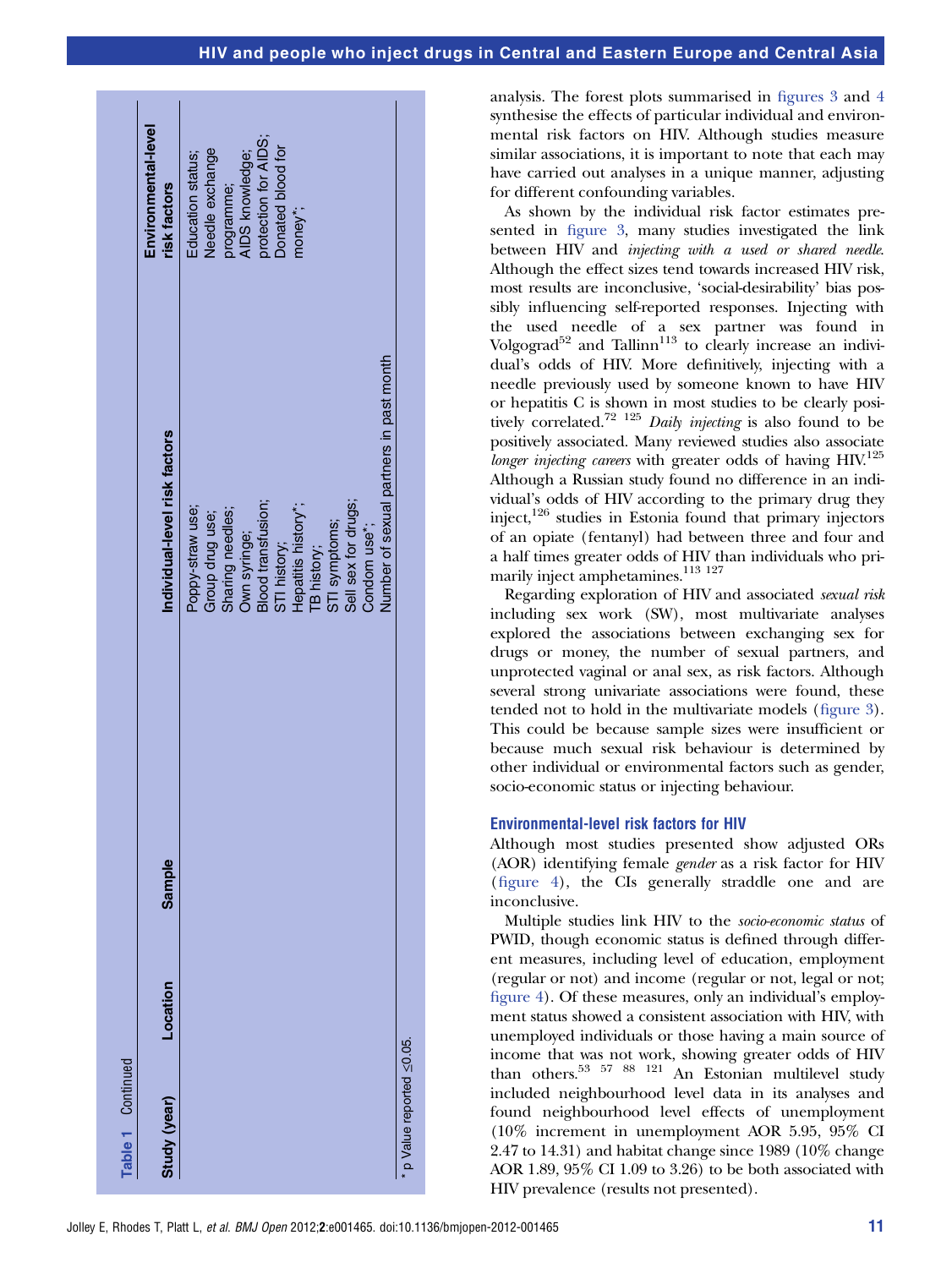| <b>Risk</b><br>Factor                                                                                      | ES (95% CI)           | City                   | Country          | Reference |
|------------------------------------------------------------------------------------------------------------|-----------------------|------------------------|------------------|-----------|
| Injecting frequency                                                                                        |                       |                        |                  |           |
| Daily                                                                                                      | $0.60$ $(0.19, 1.60)$ | Moscow                 | Russia           | 53        |
| Daily                                                                                                      | 6.90 (1.91, 25.08)    | Volgograd              | Russia           | 53        |
| Daily                                                                                                      | 0.80(0.32, 1.86)      | Barnaul                | Russia           | 53        |
| Daily                                                                                                      | 1.16 (0.83, 1.62)     | Tashkent               | Uzbekistan       | 54        |
| Daily                                                                                                      | 1.49 (1.03, 2.17)     | 3 cities               | Ukraine          | 52        |
| Daily                                                                                                      | 1.10 (0.70, 2.00)     | Tallinn                | Estonia          | 114       |
| Daily                                                                                                      | 0.87(0.72, 1.05)      | 16 cities              | Ukraine          | 58        |
| Daily (ethnic Tajik)                                                                                       | 2.16 (1.00, 4.66)     | Dushanbe               | Tajikistan       | 124       |
| Daily (opiates)                                                                                            | 2.20 (1.05, 4.46)     | Vinnitsya              | Ukraine          | 74        |
| Daily*                                                                                                     | 0.90(0.45, 1.95)      | Togliatti              | Russia           | 66        |
| Needle or syringe sharing                                                                                  |                       |                        |                  |           |
| Ever shared                                                                                                | 3.50 (1.40, 8.40)     | Moscow                 | Russia           | 53        |
| Ever shared                                                                                                | 0.50(0.10, 1.94)      | Volgograd              | Russia           | 53        |
| Ever shared                                                                                                | 1.00(0.57, 1.57)      | Barnaul                | Russia           | 53        |
| linjected with used needle in past 4 weeks‡                                                                | 1.70 (0.32, 8.57)     | Togliatti              | Russia           | 126       |
| Injected with used needle in past 4 weeks                                                                  | 0.50(0.18, 1.50)      | Moscow                 | Russia           | 53        |
| Injected with used needle in past 4 weeks                                                                  | 0.30(0.02, 3.21)      | Volgograd              | Russia           | 53        |
| Injected with used needle in past 4 weeks                                                                  | 0.90(0.61, 1.37)      | Barnaul                | Russia           | 53        |
| Injected with used needle in past 4 weeks**                                                                | 0.80(0.41, 1.69)      | Togliatti              | Russia           | 126       |
| Injected with used needle in past 4 weeks**                                                                | 0.80(0.35, 1.85)      | Togliatti              | Russia           | 66        |
| Injected with used needle in past 4 weekst                                                                 | 4.10 (1.01, 16.60)    | Togliatti              | Russia           | 126       |
| Injected with used needle in past 6 months                                                                 | 2.51 (1.86, 3.37)     | Tallinn                | Estonia          | 89        |
| Injected with used needle of a sex partner in past 4 weeks                                                 | 9.60 (2.00, 47.00)    | Volgograd              | Russia           | 53        |
| Injected with used needle of a sex partner in past 4 weeks                                                 | 2.40 (1.40, 4.30)     | Tallinn                | Estonia          | 114       |
| Shared in past 4 weeks                                                                                     | 1.10 (0.60, 2.00)     | Tallinn                | Estonia          | 114       |
| Shared in past 4 weeks                                                                                     | 1.54 (1.00, 2.36)     | St Petersburg          | Russia           | 122       |
| Needle or syringe sharing with known risk                                                                  |                       | Togliatti              |                  | 126       |
| Injected with used needle from someone known HIV+ ±                                                        | 0.10(0.01, 1.35)      |                        | Russia           | 126       |
| Injected with used needle from someone known HIV+**                                                        | 0.60(0.14, 2.13)      | Togliatti              | Russia           | 126       |
| Injected with used needle from someone known HIV++                                                         | 2.30 (0.17, 30.60)    | Togliatti              | Russia           | 126       |
| Injected with used needle with someone known HCV+ ±<br>Injected with used needle with someone known HCV+** | 2.60 (0.42, 16.30)    | Togliatti<br>Togliatti | Russia<br>Russia | 126       |
| Injected with used needle with someone known HCV++                                                         | 2.90 (1.45, 5.85)     |                        | Russia           | 126       |
| Shared with HIV+ person in past year                                                                       | 1.20 (0.28, 4.85)     | Togliatti<br>Vinnitsya | Ukraine          | 74        |
|                                                                                                            | 3.40 (1.24, 9.30)     |                        |                  |           |
| Primary drug injected in past 4 weeks<br>Heroin (ref Mak/ Vint)                                            | 1.00 (0.56, 1.78)     | Barnaul                | Russia           | 53        |
| Heroin (ref Mak/ Vint)                                                                                     | 1.00 (0.39, 2.38)     | Moscow                 | Russia           | 53        |
| Opioid (ref amphetamine)                                                                                   | 3.30 (1.70, 6.40)     | Tallinn                | Estonia          | 114       |
| Opioid (ref amphetamine)                                                                                   | 4.43 (2.74, 7.18)     | Tallinn                | Estonia          | 89        |
| Number of sex partners                                                                                     |                       |                        |                  |           |
| Higher number of sex partners in past 6 months                                                             | 2.66 (0.91, 7.79)     | St Petersburg          | Russia           | 50        |
| Higher number of sex partners in past year                                                                 | 1.20 (0.56, 2.39)     | Moscow                 | Russia           | 53        |
| Higher number of sex partners in past year                                                                 | 1.40 (0.38, 5.03)     | Volgograd              | Russia           | 53        |
| Higher number of sex partners in past year                                                                 | $0.71$ $(0.36, 1.49)$ | Barnaul                | Russia           | 53        |
| Higher number of sex partners in past year                                                                 | 1.50 (0.90, 2.60)     | Tallinn                | Estonia          | 114       |
| Higher number of sexual partners in past month                                                             | 1.05 (0.76, 1.46)     | Tashkent               | Uzbekistan       | 54        |
|                                                                                                            |                       |                        |                  |           |
|                                                                                                            |                       |                        |                  |           |
| .5 <sub>1</sub><br>5 10 25 50<br>$\cdot$ 1                                                                 |                       |                        |                  |           |

Figure 3 Adjusted effect estimates of individual level risk factors present in multivariate studies of PWID. \*New people who inject drugs (PWID) (≤3 years); \*\*male PWID; †female (non- sex work (SW)) PWID; ‡female (SW) PWID.

Several studies have examined *contact with law enforce*ment agencies as an environmental factor linked with the odds of being HIV infected, although the results produced by the systematic review have large CIs and are largely inconclusive.<sup>52 65 113 125</sup> The review reveals that contact between police and PWID in the region is highly commonplace and no studies examined the frequency or duration of contact.

In addition to the universally relevant factors highlighted above, some studies analysed the relationship between HIV and determinants that are particular to local context (results not shown). For example, a study in Tajikistan found that respondents identifying as Tajik  $(AOR 7.06, p<0.001)$  or other ethnicity  $(AOR 6.05,$ p<0.001) as opposed to Russian were at higher risk of

testing positive for  $HIV^{72}$  A study in Uzbekistan similarly found respondents of Uzbek ethnicity to have higher odds of HIV than their Russian counterparts (AOR 1.20,  $95\%$  CI 0.80 to 1.80).<sup>53</sup> However, a study in Estonia found that ethnic Estonians had a reduced odds of HIV compared with those of Russian or other backgrounds (AOR 0.63, 95% CI 0.28 to 1.25).<sup>113</sup> In Moscow and Tallinn ever having been registered as a PWID at drug treatment was found to be associated with more than double the odds of HIV (AOR 2.4, 95% CI 1.3 to 4.7; AOR 2.4, 95% CI 1.5 to 3.8).<sup>52 113</sup> Conversely, a study in Togliatti in Russia conducted among 96 new (<3 years) injectors found having been in drug treatment in the past as negatively associated with risk of HIV (AOR 0.4, 95\% CI 0.1 to 1.0).<sup>128</sup>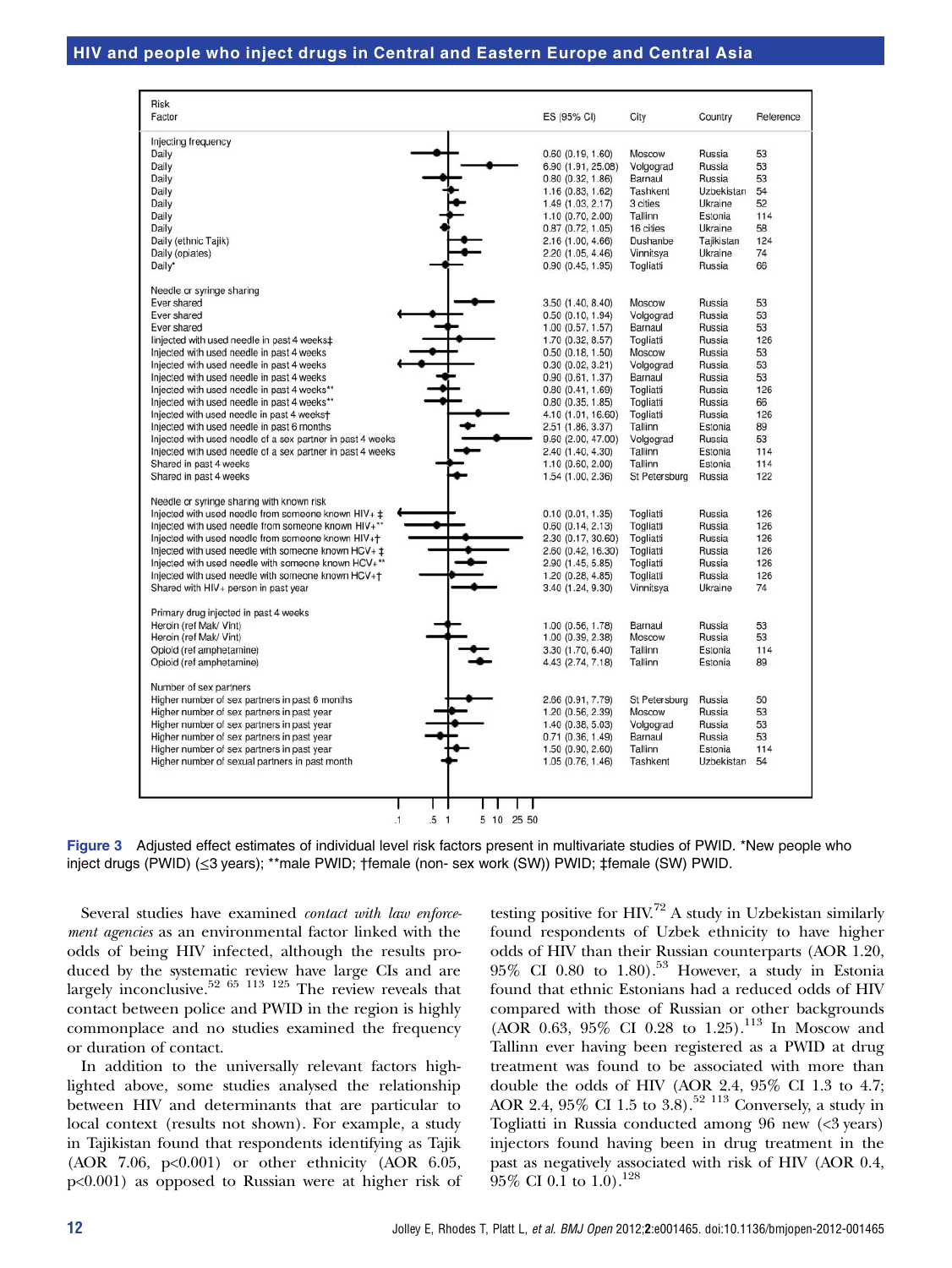| Risk                                  |                    |            |               |           |
|---------------------------------------|--------------------|------------|---------------|-----------|
| Factor                                | ES (95% CI)        | Country    | City          | Reference |
| Gender                                |                    |            |               |           |
| Female                                | 1.35 (0.67, 2.70)  | Uzbekistan | Tashkent      | 54        |
| Female                                | 1.77(1.16, 2.69)   | Ukraine    | 3 cities      | 52        |
| Female                                | 0.90(0.40, 1.80)   | Estonia    | Tallinn       | 114       |
| Female                                | 1.55 (1.27, 1.89)  | Ukraine    | 16 cities     | 58        |
| Female*                               | 1.70 (0.81, 3.48)  | Russia     | Togliatti     | 66        |
| Femalet                               | 1.50 (0.68, 3.47)  | Russia     | Moscow        | 53        |
| Female <sup>+</sup>                   | 1.20 (0.73, 1.90)  | Russia     | Volgograd     | 53        |
| Female <sup>+</sup>                   | 0.70(0.44, 1.27)   | Russia     | Barnaul       | 53        |
| Female <sup>±</sup>                   | 1.80 (0.45, 6.87)  | Russia     | Moscow        | 53        |
| Female <sup>±</sup>                   | 1.21 (0.50, 2.97)  | Russia     | Volgograd     | 53        |
| Female <sup>±</sup>                   | 0.50(0.19, 1.12)   | Russia     | Barnaul       | 53        |
| Level of education                    |                    |            |               |           |
| High vs low                           | 0.93(0.63, 1.35)   | Uzbekistan | Tashkent      | 54        |
| Higher vs secondary                   | 1.00 (0.47, 2.03)  | Russia     | Moscow        | 53        |
| Higher vs secondary                   | 1.40 (0.66, 2.83)  | Russia     | Barnaul       | 53        |
| Higher vs secondary                   | 2.20 (0.55, 8.63)  | Russia     | Volgograd     | 53        |
| Higher vs secondary                   | 0.68(0.51, 0.91)   | Ukraine    | 16 cities     | 58        |
| Higher vs secondary*                  | 0.80(0.23, 2.44)   | Russia     | Togliatti     | 66        |
| <b>Employment status</b>              |                    |            |               |           |
| Main source of income other than work | 2.04 (1.32, 3.14)  | Estonia    | Tallinn       | 89        |
| Unemployed                            | 1.42 (1.01, 1.99)  | Uzbekistan | Tashkent      | 54        |
| Unemployed                            | 1.97 (1.26, 3.08)  | Russia     | St Petersburg | 122       |
| Unemployed (vs full-time employed)    | 1.27(1.01, 1.61)   | Ukraine    | 16 cities     | 58        |
| Income regularity                     |                    |            |               |           |
| Irregular                             | 0.20(0.05, 0.75)   | Russia     | Volgograd     | 53        |
| Irregular                             | 0.80(0.57, 1.05)   | Russia     | Barnaul       | 53        |
| Irregular                             | 1.10 (0.53, 2.22)  | Russia     | Moscow        | 53        |
| Irregular                             | 1.40 (0.80, 2.20)  | Estonia    | Tallinn       | 114       |
| Irregular*                            | 0.80(0.39, 1.82)   | Russia     | Togliatti     | 66        |
| Contact with law enforcement          |                    |            |               |           |
| Arrested ever**                       | 0.60(0.24, 1.39)   | Russia     | Togliatti     | 126       |
| Arrested evert                        | 1.90 (0.42, 8.68)  | Russia     | Togliatti     | 126       |
| Arrested ever <sup>+</sup>            | 2.20 (0.21, 22.20) | Russia     | Togliatti     | 126       |
| Arrested in past year*                | 1.20 (0.57, 2.43)  | Russia     | Togliatti     | 66        |
| Ever been in prison                   | 2.20 (1.00, 4.65)  | Russia     | Moscow        | 53        |
| Ever been in prison                   | 0.80(0.56, 1.08)   | Russia     | Barnaul       | 53        |
| Ever been in prison                   | 1.40 (0.80, 2.30)  | Estonia    | Tallinn       | 114       |
| Ever been in prison*                  | 1.30 (0.34, 4.70)  | Russia     | Togliatti     | 66        |
| Ever been in prison**                 | 1.00(0.47, 1.98)   | Russia     | Togliatti     | 126       |
| Ever been in prison†                  | 0.50(0.09, 2.80)   | Russia     | Togliatti     | 126       |
| Ever been in prison‡                  | 0.50(0.06, 3.39)   | Russia     | Togliatti     | 126       |
|                                       |                    |            |               |           |
| .01<br>.5 1 2 5 10 25<br>$\cdot$ 1    |                    |            |               |           |

Figure 4 Adjusted effect estimates of environmental level risk factors present in multivariate studies of PWID. \*New people who inject drugs (PWID) (≤3 years); \*\*male PWID; †female (non- sex work (SW)) PWID; ‡female (SW) PWID.

#### HIV prevention coverage

Coverage—the proportion of the population at risk reached by an intervention, ideally with sufficient intensity to have probable impact—emerges as a critical determinant of HIV prevention effectiveness.<sup>32 129-131</sup> Our review did not focus on collating primary data but sought to synthesise coverage estimates relevant to the Central and Eastern European and Central Asian region from key recently published reviews regarding NSPs, OST and ART.39 40 These data are contained in figure 5. They indicate that NSPs were available in all countries of the region, except for Turkey, though intervention coverage varies widely. For instance, whereas 50% of PWID in Hungary in 2007 had access to NSPs, with each receiving around 135 clean needles a year (135 per PWID based on country-level estimates of PWID), in Russia only 7% of PWID had such access to NSPs, with each receiving 56 needles each a year (4 per PWID based on country-level estimates of PWID). These estimates do not include pharmacy-based provision, which is a primary source in some countries in this region, including Russia.<sup>132</sup> Figure 5 also shows that 4 of the 30 countries in this region reporting evidence of injecting drug use did not provide OST: Russia, Uzbekistan, Turkmenistan and Turkey. Coverage of OST is generally low, with Slovenia showing the greatest coverage.

Comparing the proportion of HIV cases caused by injecting drug use with the corresponding proportion of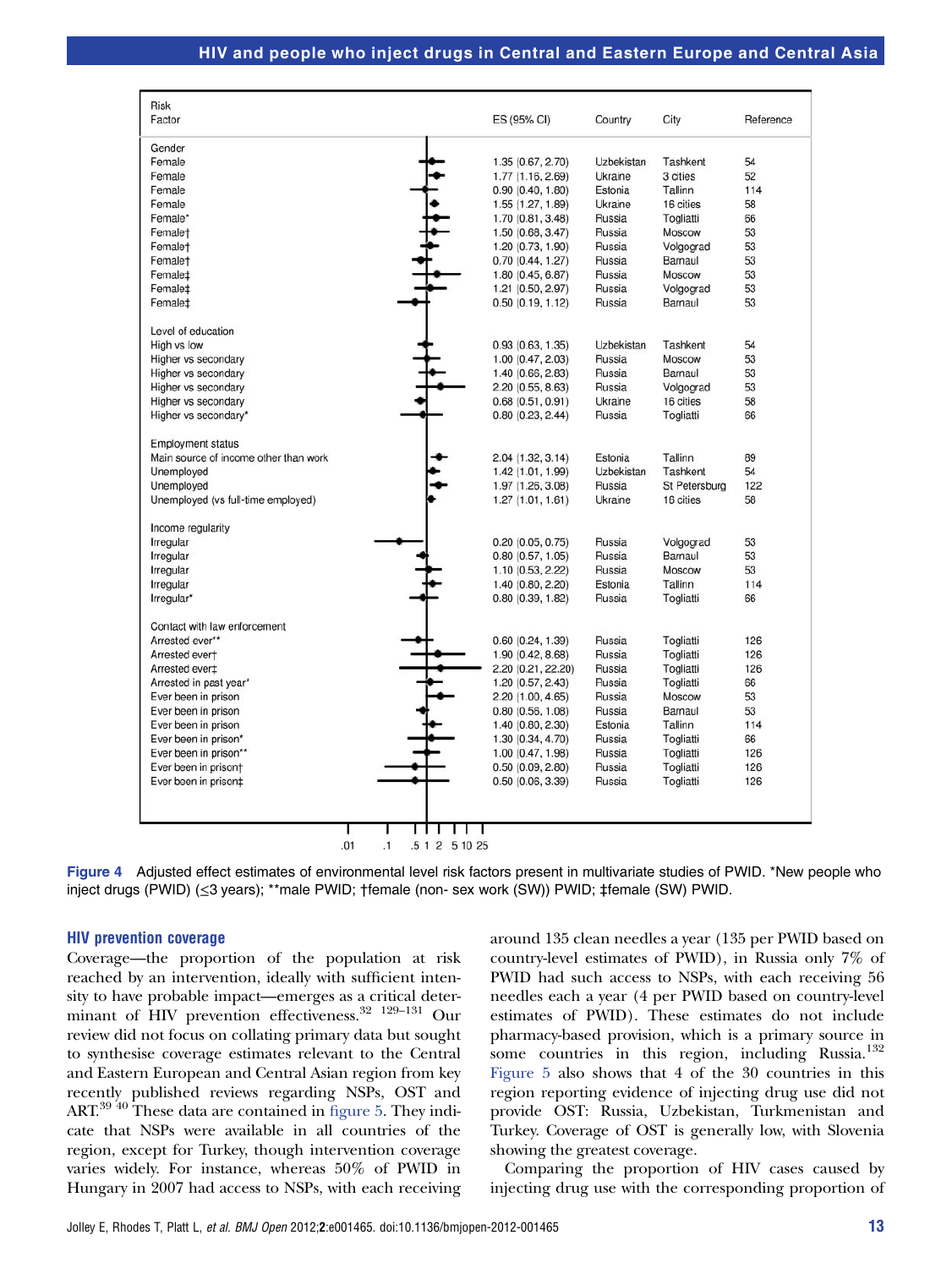

Figure 5 Estimated numbers of syringes distributed per people who inject drugs (PWID) per year and estimated number of opioid substitution treatment clients per 100 PWID in the latest year for which data is available.<sup>39 40</sup>

people receiving antiretroviral therapy who inject drugs, in 2002, 71% of the reported people living with HIV acquired HIV infection through injecting drug use, whereas only 20% of those receiving antiretroviral therapy were people who injected drugs. In 2005 and 2006, among 21 and 23 countries with available data, people who injected drugs represented 77% of reported cases and 26% of antiretroviral therapy recipients, a proportion that declined to 22% in 2010 among 19 reporting countries. Although no trends can be statistically ascertained due to incomparable samples (notably missing data from the Russian Federation in 2002 and 2010), these data suggest that most of the people who acquire infection in reporting countries are people who inject drugs and that, despite this, their treatment needs remain considerably underserved.<sup>4</sup>

We found no data relating to the impact or coverage of structural level interventions on HIV among PWID, although recent legislative changes in Moldova and the Czech Republic have de-emphasised the criminalisation of small amounts of drugs possession.

#### Enabling policy environments

Figure 6 shows the results of the policy index developed (see Methods section) to describe the distribution of enabling policy environments throughout Central and Eastern Europe and Central Asia. Darker shading represents seemingly more supportive policy environments for HIV prevention and lighter shading seemingly less supportive environments.

Of the 30 countries in the region, 25 explicitly and supportively mentioned harm reduction in their national strategies, and 27 have undertaken at least one sero-prevalence and one behavioural study among PWID in the last 10 years. In 26 countries, OST and NSP are available generally, but available in prison in only three countries. Five countries have national organisations of drug users, and five countries use administrative rather than criminal penalties for people found possessing small quantities of drugs for personal use.

On the basis of the index, the countries with the most supportive policy environments are Moldova and Romania. The countries with the least supportive environments are Turkmenistan and Turkey. Turkmenistan does not show any of the features of a supportive environment according to our index, although Turkey has conducted at least one sero-prevalence and one behavioural study among PWID in the last 10 years. In Russia, where the majority share of HIV infections among PWID in the region are located, the national strategy refers to harm reduction as a threat to efforts to reduce the demand for drugs, with NSPs and OST specifically mentioned as problematic for federal level support.<sup>133</sup> OST is unavailable in Russia, and NSPs are limited in number, with none available to prisoners, and there is a focus on criminal rather than administrative penalties for drugs possession. However, there is some evidence of drug user activism and organisation (Albers ER, personal communication with EJ, 2011).

Russia and Ukraine both feature among the countries experiencing high HIV prevalence among PWID, and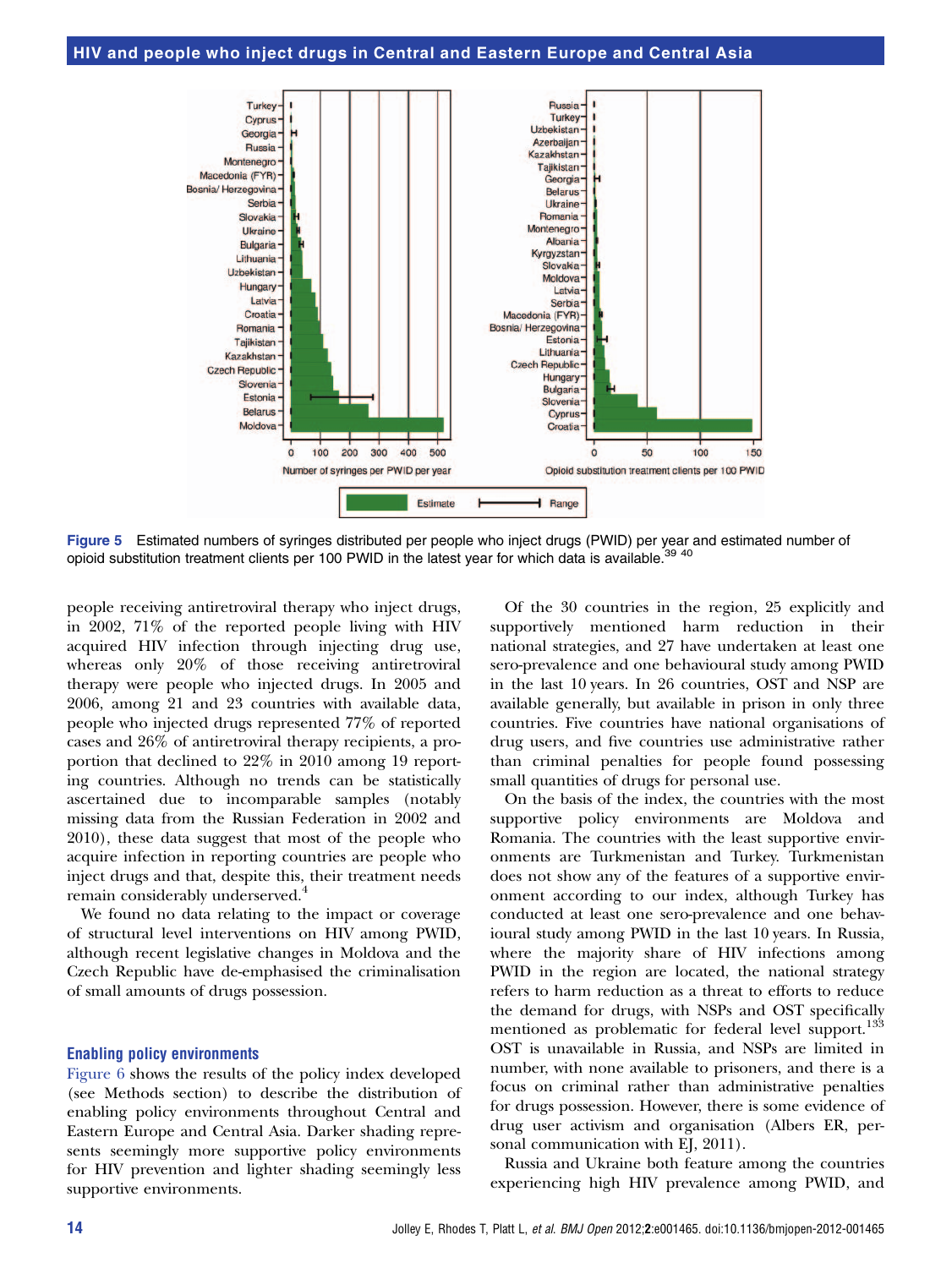

Figure 6 Map showing the supportiveness of the policy environments for HIV among people who inject drugs in Europe.

like Russia, criminal punishment rather than administrative sanctions for drug use and possession is the norm in Ukraine. While Ukraine has a relatively high number of NSPs alongside increasing availability of OST, it does not provide harm reduction services in prisons. Moldova and Estonia also feature among the high-HIV-prevalent countries but both appear as to present relatively supportive environments for PWID. However, to our knowledge, neither has an active national drug user organisation and neither NSP or OST in prison settings.

### **DISCUSSION** HIV epidemic contexts

All but one country (Turkmenistan) in Central and Eastern Europe and Central Asia has generated surveybased estimates of HIV prevalence among PWID. Our review of these studies shows that HIV prevalence among PWID is highest in the Eastern European countries of Estonia, Russia, Moldova and Ukraine (over 20% in each), and lowest in the Central European countries of Albania, Croatia, Cyprus, Hungary, Macedonia (FYR) and Slovenia (0% in each). We identified only three HIV incidence studies among PWID in the region, showing an incidence of  $9/100$  PY in Estonia in  $2009^{48}$ and  $4.5/100$  PY in Russia.<sup>49</sup> Accepting that country estimates of HIV prevalence inevitably only reflect the characteristics of the particular samples from which they are drawn, these estimates taken together reiterate that the burden of HIV linked to injecting drug use falls in the East, and especially Russia, where over half of all HIV cases among PWID in the region are located.

Multivariate analyses of HIV risk factors among PWID underscore injecting with a used needle/syringe, frequent injecting, and injecting opiates as opposed to amphetamines as proximal factors associated with increased risk of HIV. We acknowledge that the findings of the multivariate studies we synthesise in the review may not be directly comparable, as they have been derived from studies using different regression

techniques and adjusting for different confounding factors. While most of the epidemiological studies we reviewed did not embrace, by design, the exploration of environmental risk factors—as is the case with HIV epidemiological studies globally<sup>20</sup>—a number of important factors in the HIV risk environment can be identified. These included increased HIV risk among women, an association we interpret to have indirect, rather than biological, causative roots through pathways involving multiple linked socio-economic differences related to gender. Although most studies showed women at greater risk of HIV than men, the CIs presented include the null value, preventing us from drawing conclusions on the effect of gender on HIV risk. The lack of conclusive evidence could be due to the small number of women often recruited in to research, as well as genuine variability in the consequences of female gender in different settings. Qualitative data from Ukraine suggest that female PWID are at increased risk of psychological, physical (including sexual) and economic violence from their male partners, constraining capacity to negotiate safer sex, safer injecting practices and access to helping services, thus elevating their HIV risk.<sup>134</sup>

Additionally, socio-economic status—whether measured by income or employment—emerged as important, although only employment status appeared conclusively associated with HIV risk. The direction and pathways income and employment effects have on HIV risk may vary locally. The ways in which HIV links to wealth and poverty is shaped by social context, and in some settings injecting has diffused among those whose economic status may be comparable to the wider local population. $52\;135$ 

Lastly, we note contact with *criminal justice agencies*, including experience of incarceration, as an important risk factor,  $52$   $65$   $113$   $125$  although the studies systematically reviewed here were inconclusive in this regard. Studies evidencing the adverse effects of the legal environment on HIV risk among PWID suggest a relationship between street-based policing practices, including extrajudicial ones such as police violence, and increased HIV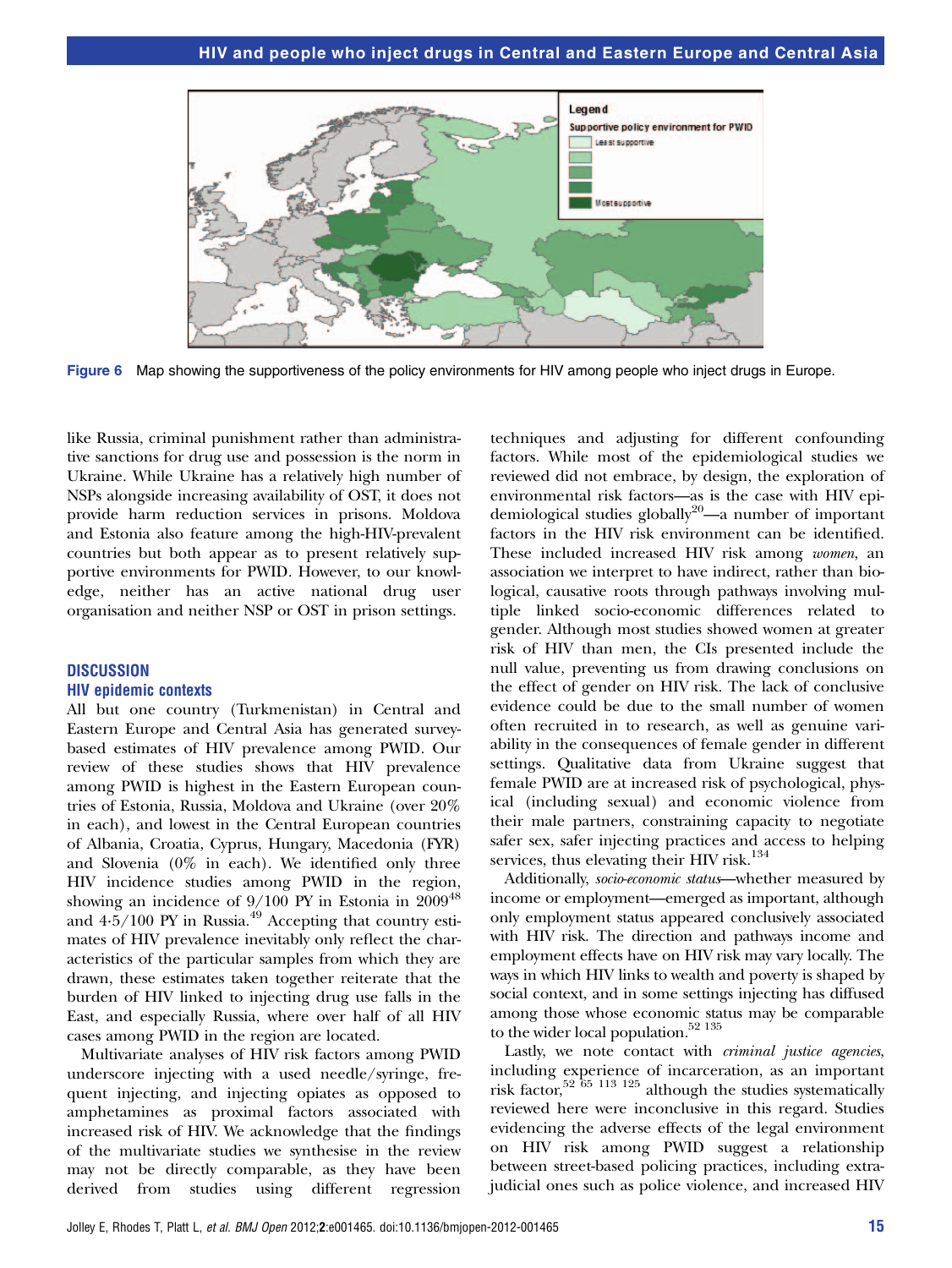vulnerability, including through reduced capacity for risk avoidance as a consequence of safety short-cuts and rushed injections borne out of a fear of detection or arrest.18 27 119 136–<sup>138</sup> While evidence internationally links prison and a history of incarceration to elevated odds of HIV among PWID,<sup>139 140</sup> only three countries in the region (Moldova, Romania and Kyrgyzstan) provide harm reduction services to prisoners. An association between HIV among PWID and being of a minority ethnicity that cannot otherwise be explained by needle sharing has been noted elsewhere, and linked to material as well as other social inequalities, including access to support services.<sup>141 142</sup> In parts of Eastern Europe and Central Asia where PWID are often required to register as such to obtain drug treatment or are forced to through contact with police, this can lead to increased social marginalisation as well as reducing their ability to gain employment or even to drive a car.<sup>143</sup>

While the epidemiological studies we reviewed provide some pointers to the role of HIV risk environments, they are self-evidently limited in their capacity to capture how HIV is an effect of social context. This highlights the urgency to develop specifically tailored social epidemiological approaches, which build into their designs from the outset measures of micro and macro risk environment. It also highlights the importance of mixedmethods approaches, especially those combining qualitative with epidemiological data.<sup>144</sup> For example, by linking HIV epidemiology to data on shifting drug trafficking routes it has been possible to plot the macrophysical distribution of HIV.145 In the region of Central and Eastern Europe and Central Asia, the potentially HIV risk productive role of transit routes for heroin originating from Afghanistan through Central Asian countries along the 'Northern Route' to Russia and beyond provides a similar example. In 2009, UNODC estimated that 25% of all Afghan heroin (95 metric tons) was transported along this route, with the majority travelling through Tajikistan, to Osh in Kyrgyzstan, and then on to Kazakhstan, before arriving in Russia.<sup>146</sup> The effects of this trafficking route appear to have HIV impacts with Kulyab, in Tajikistan, a major hub for Afghan opiate trafficking, reporting the highest HIV prevalence among PWID in Tajikistan at 34.5% in 2009 compared with the national average of 17.3%.<sup>147</sup> Jalal-Abad reported the highest HIV prevalence among PWID in Kyrgyzstan at  $14\%$  in  $2007^{148}$  compared with a national average of  $7.7\%$ .<sup>83</sup> In Kazakhstan, there is substantial overlap between the sites with the largest number of diagnosed HIV infections, largest number of registered drug users and highest number of heroin seizures.<sup>149</sup>

Future epidemiological studies of HIV among PWID need to better systematically develop measures of HIV risk environment and how these combine to increase or reduce HIV risk.<sup>20</sup> Because epidemiological studies of PWID tend to focus on the proximal determinants of risk behaviour and HIV transmission, there is a need to shift towards capturing distal factors and how these interplay to produce pathways of risk.<sup>19 20 28 150</sup>Principal among these, according to our review, should be gender, social-economic status, and the effects of criminalisation.

In addition to the limitations discussed above, the study is subject to several potential biases including missing key documents, especially those not published in the English language. Individual studies may tend to publish what are considered 'interesting' results, leading to potential publication bias towards analyses reporting significant results. This can lead a systematic review such as ours to overstate the effect of several factors. As some elements of this review were undertaken by the same authors, this may reduce protection against human error and preservation of independence between the stages of the review.

#### Towards enabling policy environments

It is well established that HIV prevention targeting PWID requires a 'combination intervention' approach tailored to local setting, including a balance of: needle and syringe distribution programmes (NSPs); opioid substitution treatment (OST); antiretroviral HIV treatment (ART); peer education and outreach; HIV testing and counselling services; and the promotion of public policies and other structural changes conducive to public health approaches.<sup>20 32 33</sup>  $151-153$  Evidence for the effectiveness of these interventions is well established. $32$   $151$   $154$   $155$  The extent of HIV prevention intervention coverage, however, varies throughout the region, and is largely inadequate.39 40 Many of the countries with the lowest levels of harm reduction service provision are also those with the highest HIV prevalence and the largest per-capita number of new diagnoses. The unavailability of OST in Russia in particular means that the majority of PWID in the region do not have access to an integral component of evidencebased HIV prevention.

Structural interventions seek to remove environmental barriers to HIV prevention while enabling environmental conditions which protect against vulnerability to HIV. While the relationships between HIV-related policies and their impacts upon micro-level HIV risk practices are clearly not straight forward, the policy environment is a clear object of structural intervention and change. Our review identified no evidence specifically relating to the impact or coverage of structural-level interventions on HIV among PWID, although recent legislative changes in Moldova and the Czech Republic have de-emphasised the criminalisation of small amounts of drug possession, and evidence elsewhere in Europe links such initiatives with reduced HIV risk and increased access to helping services.156

In the absence of social epidemiological data generated from systematic review, we developed a crude index of 'enabling policy environment' based on indicators of: national-level policy endorsing of harm reduction approaches; research of HIV prevalence and risk behaviour among PWID; drug user community organisation; availability of OST and NSPs; availability of OST and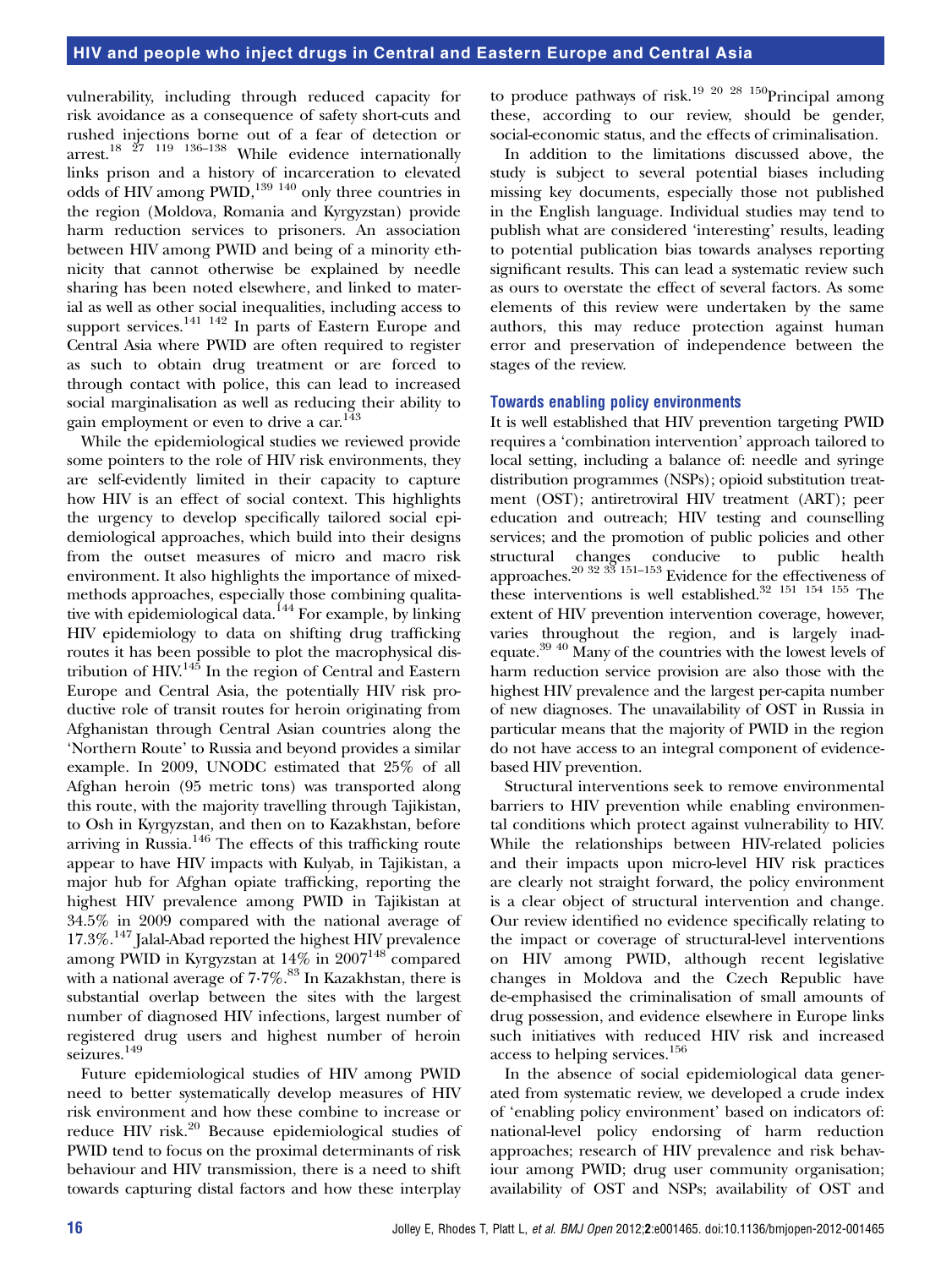NSPs in prison settings; and application of administrative rather than criminal penalties for drug use and possession (see box 1). Such an index seeks to include quantifiable indicators of the practical application of 'healthy policy', at least as far as such data is comparatively available. We acknowledge the limits of this exercise, but argue for the need for future epidemiological research to better monitor indicators of enabling and risk environment alongside proximal risk factors for HIV, especially those pertaining to community involvement and partnership in policy formation, availability of HIV prevention in criminal justice settings, and shifts towards de-emphasising the criminalisation of drug use through providing treatment or care as an alternative to arrest or imprisonment.

Applying our index of enabling policy environment highlighted large discrepancies throughout the region. Of the countries with a seemingly unsupportive environment for HIV prevention among PWID, Turkmenistan may present a particular concern, for it is located between countries of high HIV prevalence, situated on a heroin trafficking route and appears to lack a baseline of epidemiological evidence. Other countries—including Russia, Uzbekistan and Azerbaijan—appear to present weak policy environments for HIV prevention, compounding potential risk linked to low-level HIV prevention coverage. The lack of systematic monitoring of policy environment indicators in the region, and the neglected attention paid to monitoring the effect of structural-level factors on microrisk relationships in epidemiological research, hampers an understanding of how European HIV epidemic contexts may differ markedly regarding HIV prevention need and potential. The development of structural HIV prevention interventions as part of a combination intervention approach clearly requires evidence of how environmental-level factors impact upon HIV risk.

The importance of reducing vulnerability to HIV/ AIDS, by understanding and removing structural barriers, is increasingly recognised in European HIV policy, for example as one of the four strategic directions of the European Action Plan for HIV/AIDS 2012–2015, which proposes actions to: address laws and regulations that present obstacles to effective HIV prevention, treatment care and support; strengthen the enforcement of protective laws and regulations; strengthen civil society involvement in the HIV response and ensure gender and age equity in access to HIV and related health services.

#### Author affiliations

- <sup>1</sup> Centre for Research on Drugs and Health Behaviour, London School of Hygiene and Tropical Medicine, London, UK
- <sup>2</sup>Centre for Infections, Health Protection Agency, London, UK
- 3 Eurasian Harm Reduction Network, Vilnius, Lithuania
- 4 Global Health Research Center of Central Asia, Columbia University, New York, New York, USA
- 5 Division of Communicable Diseases, Health Security and Environment, World Health Organization Regional Office for Europe, Copenhagen, Denmark 6 Global HIV/AIDS Programme, World Bank, Washington DC, USA

Contributors TR, LP and VH developed the methodology for the systematic review. TR, LP, VH, AL and EJ reviewed the collected literature. EJ and VH extracted the data. EJ conducted the data analysis. TR and EJ interpreted the data and drafted the manuscript. All authors reviewed the manuscript and commented on the data and interpretation. All authors gave approval for the manuscript to be submitted.

Funding This review was undertaken as part of a larger project funded by the World Bank to review HIV in vulnerable populations in Europe, grant number 7153690.

Competing interests None.

Provenance and peer review Not commissioned; externally peer reviewed.

Data sharing statement No additional data are available.

#### REFERENCES

- 1. Joint United Nations Programme on HIV/AIDS (UNAIDS). Global report: UNAIDS report on the global AIDS epidemic 2010, 2010.
- 2. European Centre for Disease Prevention and Control/WHO Regional Office for Europe. HIV/AIDS surveillance in Europe 2010. Stockholm: European Centre for Disease Prevention and Control, 2011.
- 3. Department of Health and Social Development of Russian Federation, Federal Service for supervision of Consumer Protection and Human Welfare, Federal Government Central Science Research Agency Institute of Epidemiology, Federal Research and Methodological Center for Prevention and Control of AIDS. HIV INFECTION Newsletter № 35. Moscow, 2011.
- 4. UNAIDS. Global HIV/AIDS response: epidemic update and health sector progress towards Universal Access. Progress Report 2011.
- Mathers BM, Degenhardt L, Phillips B, et al. Global epidemiology of injecting drug use and HIV among people who inject drugs: a systematic review. Lancet 2008;372:1733–45.
- 6. UNGASS. ed. UNGASS Country Progress Report: Republic of Moldova. Chisinau, Moldova, 2010.
- 7. Bargagli AM, Hickman M, Davoli M, et al. Drug-related mortality and its impact on adult mortality in eight European countries. Eur J Pub Health 2006;16:198–202.
- 8. Degenhardt L, Hall W, Warner-Smith M. Using cohort studies to estimate mortality among injecting drug users that is not attributable to AIDS. Sex Transm Infect 2006;82(suppl 3):iii56-63.
- 9. Cusick L. Widening the harm reduction agenda: from drug use to sex work. Int J Drug Policy 2006;17:3–11.
- 10. Poundstone KE, Strathdee S, Celentano DD. The social epidemiology of human immunodeficiency virus/acquired immunodeficiency syndrome. Epidemiol Rev 2004;26:25-35.
- 11. Rhodes T. The 'risk environment': a framework for understanding and reducing drug-related harm. Int J Drug Policy 2002;13:85–94.
- 12. Rhodes T, Singer M, Bourgois P, et al. The social structural production of HIV risk among injecting drug users. Soc Sci Med 2005;61:1026–44.
- 13. Sumartojo E. Structural factors in HIV prevention: concepts, examples, and implications for research. Aids 2000;14(suppl 1): S3–10.
- 14. Latkin CA, Hua W, Forman VL. The relationship between social network characteristics and exchanging sex for drugs or money among drug users in Baltimore, MD, USA. Int J STD AIDS 2003;14:770–75.
- 15. Latkin C, Mandell W, Vlahov D, et al. Personal network characteristics as antecedents to needle-sharing and shooting gallery attendance. Social Netw 1995;17:219–28.
- 16. Donoghoe MC, Lazarus JV, Matic S. HIV/AIDS in the transitional countries of eastern Europe and central Asia. Clin Med J R College Physicians 2005;5:487–90.
- 17. Rhodes T, Wagner K, Strathdee SA, et al. Structural violence and structural vulnerability within the risk environment: theoretical and methodological perspectives for a social epidemiology of HIV risk among injection drug users and sex workers. In: O'Campo P, Dunn JR, eds. Rethinking social epidemiology: towards a science of change. Springer: London, 2011.
- 18. Sarang A, Rhodes T, Sheon N, et al. Policing drug users in Russia: risk, fear, and structural violence. Subst Use Misuse 2010;45:813–64.
- 19. Galea S, Hall C, Kaplan GA. Social epidemiology and complex system dynamic modelling as applied to health behaviour and drug use research. Int J Drug Policy 2009;20:209–16.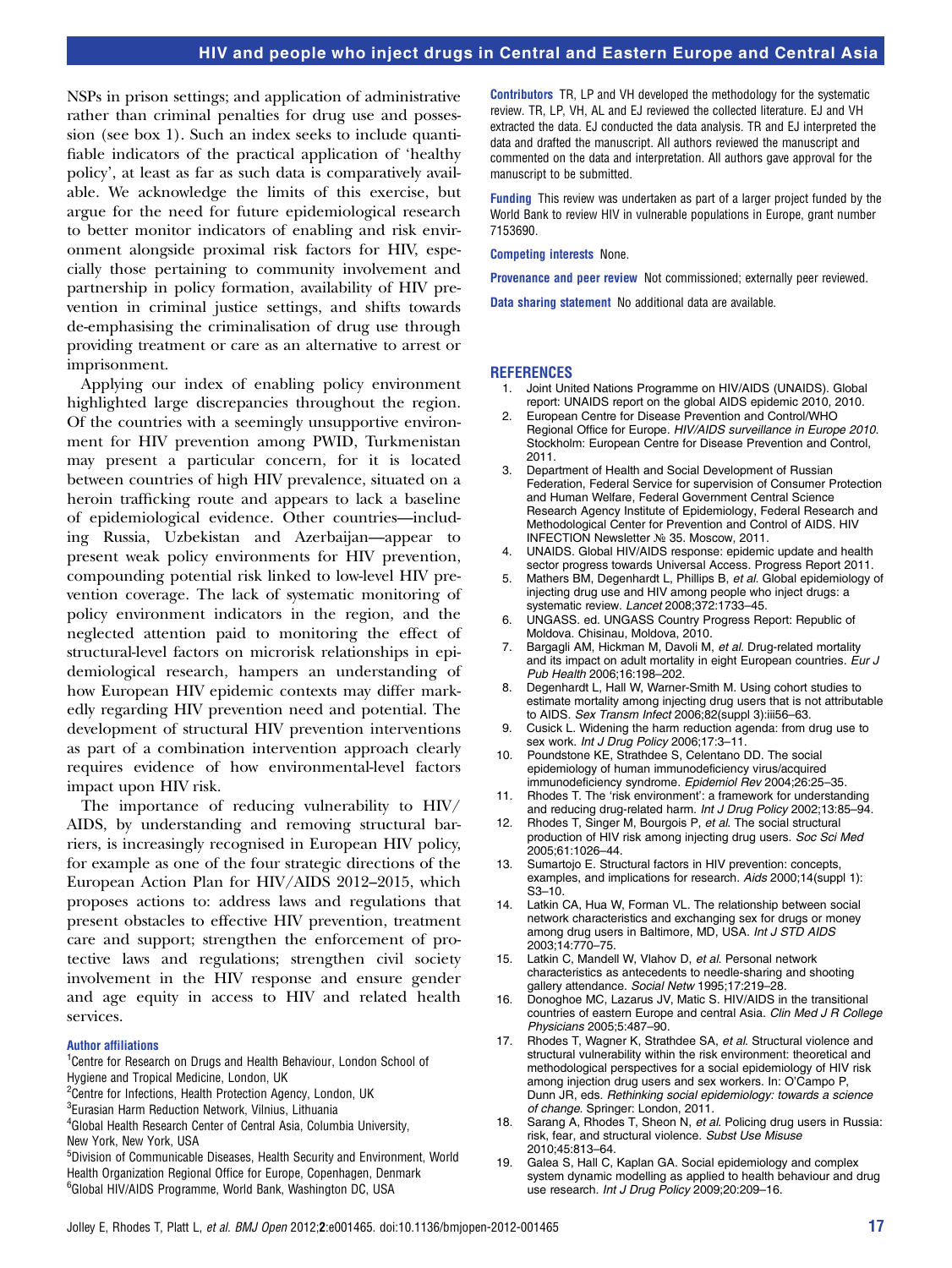- 20. Strathdee SA, Hallett TB, Bobrova N, et al. HIV and risk environment for injecting drug users: the past, present, and future. Lancet 2010;376:268–84.
- 21. Rhodes T, Ball A, Stimson GV, et al. HIV infection associated with drug injecting in the Newly Independent States, eastern Europe: the social and economic context of epidemics. Addiction 1999;94:1323–36.
- 22. Bjerregaard P. Rapid socio-cultural change and health in the Arctic. Int J Circumpolar Health 2001;60:102–11.
- 23. Durkheim E. Suicide. London: Routledge, 2002.
- 24. McKee M, Leon DA. Social transition and substance abuse Addiction 2005;100:1205–9.
- 25. Leon DA, Chenet L, Shkolnikov VM, et al. Huge variation in Russian mortality rates 1984–94: artefact, alcohol, or what? Lancet 1997;350:383–8.
- 26. Barnett T, Whiteside A, Khodakevich L, et al. The HIV/AIDS epidemic in Ukraine: its potential social and economic impact. Soc Sci Med 2000;51:1387–403.
- 27. Rhodes T, Mikhailova L, Sarang A, et al. Situational factors influencing drug injecting, risk reduction and syringe exchange in Togliatti City, Russian Federation: a qualitative study of micro risk environment. Soc Sci Med 2003;57:39–54.
- 28. Gupta GR, Parkhurst JO, Ogden JA, et al. Structural approaches to HIV prevention. Lancet 2008;372:764–75.
- 29. Blankenship K, Friedman S, Dworkin S, et al. Structural interventions: concepts, challenges and opportunities for research. J Urban Health 2006;83:59–72.
- 30. Rhodes T, Simic M. Transition and the HIV risk environment. BMJ 2005;331:220–3.
- 31. World Health Organisation (WHO). Policy and Programming Guide for HIV/ Aids Prevention and Care among Injecting Drug Users, 2005.
- Degenhardt LMB, Vickerman P, Rhodes T, et al. Prevention of HIV infection for people who inject drugs: why individual, structural, and combination approaches are needed. Lancet 2010;376:285–301.
- 33. World Health Organisation (WHO). WHO, UNODC, UNAIDS Technical Guide for countries to set targets for universal access to HIV prevention, treatment and care for injecting drug users, 2009.
- 34. Beyrer C, Malinowska-Sempruch K, Kamarulzaman A, et al. Time to act: a call for comprehensive responses to HIV in people who use drugs. Lancet 2010;376:551–63.
- 35. Wood E, Werb D, Marshall BD, et al. The war on drugs: a devastating public-policy disaster. Lancet 2009;373:989–90.
- 36. Joint United Nations Program on AIDS (UNAIDS). International Guidelines on HIV/AIDS and Human Rights: 2006 Consolidated Version, 2006.
- 37. Liberati A, Altman DG, Tetzlaff J, et al. The PRISMA statement for reporting systematic reviews and meta-analyses of studies that evaluate health care interventions: explanation and elaboration. J Clin Epidemiol 2009;62:e1–34.
- 38. Watters JK, Biernacki P. Targeted sampling: options for the study of hidden populations. Soc Problems 1989;46:416–30.
- 39. Mathers BMDL, Ali H, Wiessing L, et al. HIV prevention, treatment, and care services for people who inject drugs: a systematic review of global, regional, and national coverage. Lancet 2010;375:1014–28.
- 40. European Monitoring Centre for Drugs and Drug Addiction (EMCDDA). Statistical bulletin 2011. Secondary Statistical bulletin 2011 2011.<http://www.emcdda.europa.eu/stats11> (accessed 18 Jan 2012).
- 41. World Health Organisation (WHO). Adelaide recommendations on healthy public policy. Geneva: World Health Organization, 1988.
- 42. Reference Group to the United Nations on HIV and Injecting Drug Use. Consensus Statement of the Reference Group to the United Nations on HIV and Injecting Drug Use 2010.
- 43. International HIV/AIDS Alliance (Secretariat). Enabling Legal Environments for Effective HIV Responses, 2010.
- 44. Tawil O, Verster A, O'Reilly KR. Enabling approaches for HIV/AIDS prevention: can we modify the environment and minimize the risk? AIDS 1995;9:1299–306.
- 45. International Harm Reduction Association. The Global State of Harm Reduction 2010: key issues for broadening the response. In: Cook C., 2010.
- 46. European Monitoring Centre for Drugs and Drug Addiction (EMCDDA). Country Overviews. Secondary Country Overviews 2011.<http://www.emcdda.europa.eu/publications/country-overviews> (accessed 18 Jan 2012).
- 47. Uuskula A, Kals M, Rajaleid K, et al. High-prevalence and high-estimated incidence of HIV infection among new injecting drug users in Estonia: need for large scale prevention programs. J Public Health 2008;30:119–25.
- 48. Uuskula A, Jarlais DCD, Kals M, et al. Expanded syringe exchange programs and reduced HIV infection among new injection drug users in Tallinn, Estonia. Bmc Public Health 2011;11.
- 49. Kozlov AP, Shaboltas AV, Toussova OV, et al. HIV incidence and factors associated with HIV acquisition among injection drug users in St Petersburg, Russia. AIDS 2006;20:901–6.
- 50. Smolskaya TT, Yakovleva AA, Kasumov VK, et al. HIV Sentinel Surveillance in High-Risk Groups in Azerbaijan, Republic of Moldova and in the Russian Federation. Europe: World Health Organisation (WHO), 2004.
- 51. Booth REKC, Brewster JT, Sinitsyna L, et al. Predictors of HIV sero-status among drug injectors at three Ukraine sites. AIDS 2006;20:2217–23.
- 52. Rhodes T, Platt L, Maximova S, et al. Prevalence of HIV, hepatitis C and syphilis among injecting drug users in Russia: a multi-city study. Addiction 2006;101:252–66.
- 53. Sanchez JLTC, Bautista CT, Botros BA, et al. High HIV prevalence and risk factors among injection drug users in Tashkent, Uzbekistan, 2003–2004. Drug Alcohol Depend 2006;82:S15–22.
- 54. Shapatava ENK, Tsertsvadze T, del Rio C. Risk behaviors and HIV, hepatitis B, and hepatitis C seroprevalence among injection drug users in Georgia. Drug Alcohol Depend 2006;82:S35–8.
- 55. Stvilia K, Tsertsvadze T, Sharvadze L, et al. Prevalence of hepatitis C, HIV, and risk behaviors for blood-borne infections: a population-based survey of the adult population of T'bilisi, Republic of Georgia. J Urban Health 2006;83:289–98.
- 56. Gyarmathy VA, Li N, Tobin KE, et al. Unprotected sex in heterosexual partnerships of injecting drug users in St. Petersburg, Russia. AIDS Behav 2011;15:58–64.
- 57. Taran YS, Johnston LG, Pohorila NB, et al. Correlates of HIV Risk among injecting drug users in sixteen Ukrainian cities. AIDS Behav 2011;15:65–74.
- 58. Dershem L, Tabatadze M, Tsereteli N, et al. Characteristics, high-risk behaviors and knowledge of STI/HIV/AIDS, and STI/HIV prevalence of facility-based female sex workers in Batumi, Georgia: 2004–2006. Report on two behavioral surveillance surveys with a biomarker component for the SHIP Project. (Tbilisi), Georgia: Save the Children, September, 2007.
- 59. Uuskula A, McNutt LA, Dehovitz J, et al. High prevalence of blood-borne virus infections and high-risk behaviour among injecting drug users in Tallinn, Estonia. Int J STD AIDS 2007;18:41–6.
- 60. Wilson TESA, Zilmer K, Kalikova N, et al. The HIV prevention needs of injection drug users in Estonia. Int J STD AIDS 2007;18:389–91.
- 61. Abdala N, Krasnoselskikh TV, Durante AJ, et al. Sexually transmitted infections, sexual risk behaviors and the risk of heterosexual spread of HIV among and beyond IDUs in St. Petersburg, Russia. Eur Addict Res 2008;14:19–25.
- 62. Gambashidze N, Sikharulidze Z, Piralishvili G, et al. Evaluation of pilot methadone maintenance therapy in Georgia (Caucuses). Georgian Med News 2008;7–8:160–1.
- 63. Inogamov ZI. State of the HIV epidemic in the Republic of Uzbekistan Results of the SS in 2007: the results of sentinel surveillance of HIV infection among injecting drug users in 14 sentinel sites of the Republic of Uzbekistan, 2007. Tashkent, Uzbekistan, 2008.
- 64. Kuniholm MH, Aladashvili M, Rio CD, et al. Not all injection drug users are created equal: heterogeneity of HIV, hepatitis C virus, and hepatitis B virus infection in Georgia. Subst Use Misuse 2008;43:1424–37.
- 65. Platt L, Rhodes T, Hickman M, et al. Changes in HIV prevalence and risk among new injecting drug users in a Russian city of high HIV prevalence. J Acquir Immune Defic Syndr2008;47:623–31.
- 66. Raj A, Cheng DM, Krupitsky EM, et al. Correlates of any condom use among Russian narcology patients reporting recent unprotected sex. AIDS Behav 2008;13:310–17.
- 67. SOCIS-CSPS IIHAAiU. Monitoring the behaviour of injecting drug users. Kyiv, Ukraine, 2008.
- 68. Todadze KLG. Implementation of drug substitution therapy in Georgia. Cent Eur J Public Health 2008;16:121–3.
- 69. UNGASS. ed. Country progress report: Republic of Armenia. 2008.
- 70. UNGASS. ed. Republic of Belarus: National Report on the Implementation of the Declaration of Committment on HIV/AIDS. Minsk, Belarus, 2008.
- 71. Abel-Ollo K, Rahu M, Rajaleid K, et al. Knowledge of HIV serostatus and risk behaviour among injecting drug users in Estonia. AIDS Care 2009;21:851–7.
- 72. Beyrer C, Patel Z, Stachowiak JA, et al. Characterization of the emerging HIV type 1 and HCV epidemics among injecting drug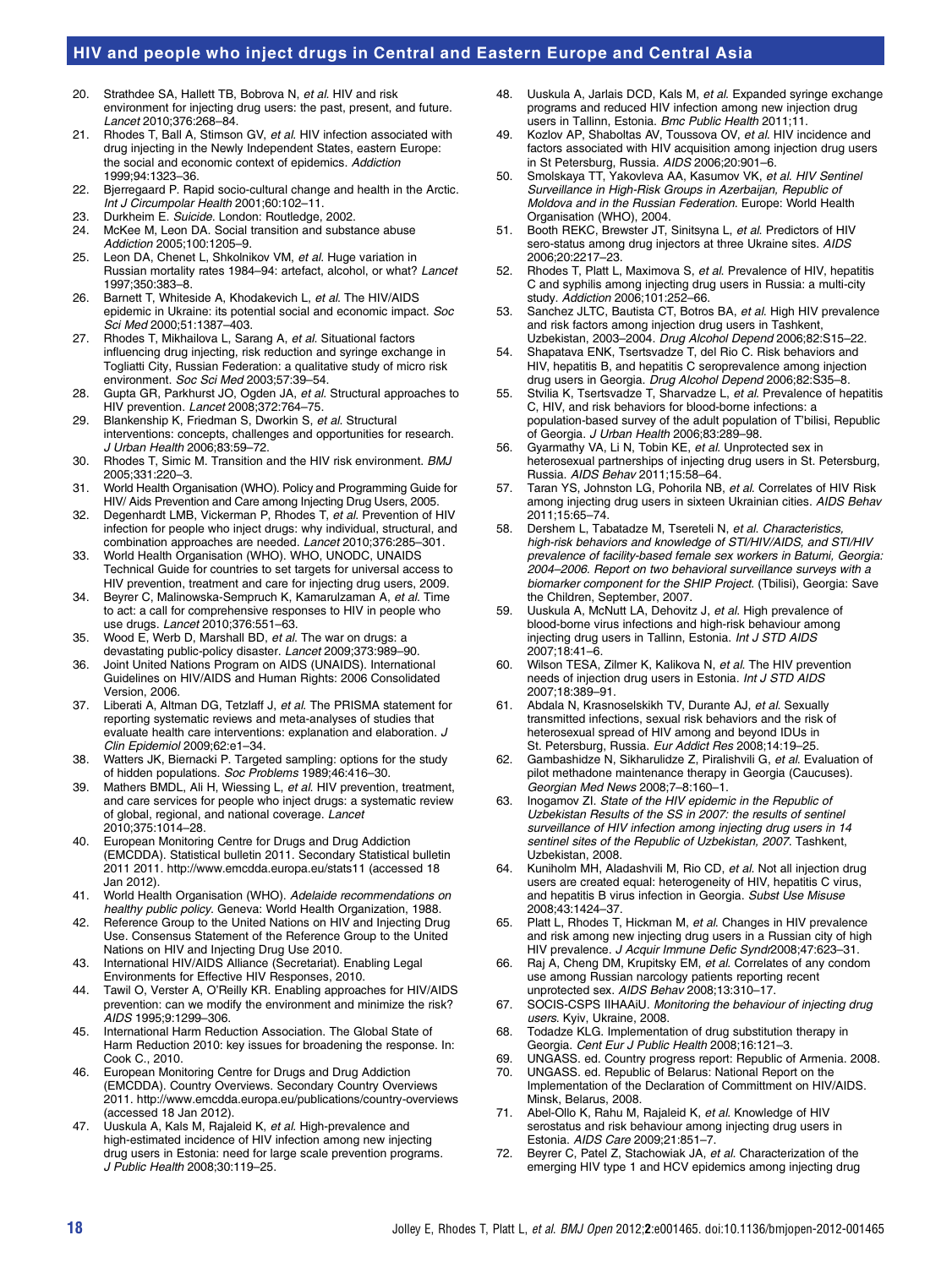users in Dushanbe, Tajikistan. AIDS Res Hum Retroviruses 2009;25:853–60.

- 73. Dumchev KV, Soldyshev R, Qian H-Z, et al. HIV and hepatitis C virus infections among Hanka injection drug users in central Ukraine: a cross-sectional survey. Harm Reduct J 2009;6:23.
- 74. Expanding Network for Comprehensive and Coordinated Action on HIV/AIDS prevention among IDUs and Bridging Population (ENCAP). Prevalence of HIV and other infections and risk behaviour among Injecting Drug Users in Latvia, Lithuania and Estonia in 2007, 2009.
- 75. Gyarmathy VA, Li N, Tobin KE, et al. Correlates of unsafe equipment sharing among injecting drug users in St. Petersburg, Russia. Eur Addict Res 2009;15:163–70.
- 76. Kryukova V. Overview of epidemiological situation & national response to HIV-infection epidemic in Central Asian countries. 4th Central Asian HIV Partnership Forum, 2009.
- Niccolai LM, Shcherbakova IS, Toussova OV, et al. The potential for bridging of HIV transmission in the Russian Federation: sex risk behaviors and HIV prevalence among drug users (DUs) and their non-DU sex partners. J Urban Health 2009;86(suppl 1):131–43.
- 78. UNGASS, ed. UNGASS Country Progress Report: Latvia. 2010.
- 79. Abdala NWE, Toussova OV, Krasnoselskikh TV, et al. Comparing sexual risks and patterns of alcohol and drug use between injection drug users (IDUs) and non-IDUs who report sexual partnerships with IDUs in St. Petersburg, Russia. BMC Public Health 2010;10:676.
- 80. Federal Service for Surveillance of Consumer Rights Protection and Human Well-Being Ministry of Health and Social Development of the Russian Federation. Country Progress Report of the Russian Federation on the Implementation of the Declaration of Commitment on HIV/AIDS. Moscow, 2010.
- Kechin EA. Studies conducted within the National System for monitoring and evaluation of HIV/AIDS in the Republic of Belarus in 2009: a collection of articles. In: Kechin EA. Minsk: State Republican Center of Hygiene, Epidemiology and Public Health, 2010.
- 82. Pohorila N, Taran Y, Kolodiy I, et al. Behavior monitoring and HIV-infection prevalence among injection drug users. Kyiv: ICF 'International HIV/AIDS Alliance in Ukraine', 2010.
- 83. Soliev A. Analysis on epidemiological situation and responses based on second generation sentinel surveillance system among injecting drug users, Tajikistan, Kazakhstan, Kyrgyzstan, 2006– 2009, 2010.
- 84. UNGASS, ed. UNGASS Country Progress Report: Republic of Armenia. 2010.
- 85. UNGASS. UNGASS Country Progress Report: Georgia, 2010.
- 86. UNGASS, ed. UNGASS Country Progress Report: Estonia. 2010.
- 87. UNGASS. UNGASS Country Progress Report: Azerbaijan. 2010.
- 88. Uuskula A, McMahon JM, Raag M, et al. Emergent properties of HIV risk among injection drug users in Tallinn, Estonia: synthesis of individual and neighbourhood-level factors. (Special Issue: Epidemiology and prevention of STDs: the role of emergent properties and structural patterns.). Sex Transm Infect 2010;86 (suppl 3):iii79–84.
- 89. Family Health International (FHI). Albania—Behavioral and Biological Surveillance Study Report, 2006.
- 90. UNGASS, ed. National AIDS Program: UNGASS Country Progress Report: Albania. 2010.
- 91. UNICEF. Biological and behavioural survey among injection drug users. Bosnia and Herzegovina: UNICEF Bosnia and Herzegovina, 2007.
- 92. Baćak V, Midžić D, Puhalo A, et al. Report on behavioral and biological surveillance among injection drug users in Bosnia and Herzegovina, 2009: a respondent driven sampling survey, 2009.
- 93. Vassilev ZP, Hagan H, Lyubenova A, et al. Needle exchange use, sexual risk behaviour, and the prevalence of HIV, hepatitis B virus, and hepatitis C virus infections among Bulgarian injection drug users. Int J STD AIDS 2006;17:621–6.
- 94. UNGASS, ed. Country Progress Report on Monitoring the Declaration of Committment on HIV/AIDS: Republic of Bulgaria. 2010.
- 95. Gjenero-Margan I, Kolari B. Epidemiology of HIV infection and AIDS in Croatia—an overview. Coll Antropol 2006:11–16.
- 96. Begovac J, Zekan S, Skoko-Poljak D, et al. Twenty years of human immunodeficiency virus infection in Croatia—an epidemic that is still in an early stage. Antropol 2006;30:17–23.
- 97. UNGASS, ed. UNGASS Country Progress Report: Republic of Croatia. 2010.
- 98. Bruckova MBC, Graham RR, Maly M, et al. Short report: HIV infection among commercial sex workers and injecting drug users in the Czech Republic. Am J Trop Med Hyg 2006;75:1017–20.
- 99. Gyarmathy AV, Neaigus A, Ujhelyi E. Vulnerability to drug-related infections and co-infections among injecting drug users in Budapest, Hungary. Eur J Public Health 2009;19:260–5.
- 100. Rácz J, Gyarmathy VA, Neaigus A, et al. Injecting equipment sharing and perception of HIV and hepatitis risk among injecting drug users in Budapest. AIDS Care Psychol Socio-Med Aspects AIDS/HIV 2007;19:59–66.
- 101. UNGASS, ed. UNGASS Country Progress Report: Hungary. 2010.
- Family Health International (FHI) I. Behavioural and Biological Survey Kosovo 2006, 2006.
- 103. UNGASS, ed. UNGASS Country Progress Report: Republic of Macedonia. 2010.
- 104. UNGASS, ed. UNGASS Country Progress Report: Montenegro. 2010.
- 105. United Nations Office on Drugs and Crime (UNODC). HIV, HBV and HCV Behavioral Surveillance Survey among Injecting Drug Users in Bucharest, Romania. Bucharest, 2010.
- 106. UNGASS, ed. UNGASS Country Progress Report: Republic of Serbia. 2010.
- 107. Judd A, Rhodes T, Johnston LG, et al. Improving survey methods in sero-epidemiological studies of injecting drug users: a case example of two cross sectional surveys in Serbia and Montenegro. BMC Infect Dis 2009;9:14.
- 108. UNGASS, ed. UNGASS Country Progress Report: Slovenia. Turkey, 2010.
- 109. ICON Institute for Public Health. Operational Research on key STIs and HIV in Turkey. Ankara, Turkey, 2007.
- 110. Gyarmathy VA, Neaigus A, Li N, et al. Liquid drugs and high dead space syringes may keep HIV and HCV prevalence high-a comparison of Hungary and Lithuania. Eur Addict Res 2010;16:220–28.
- 111. Chikovani I, Bozicevic I, Goguadze K, et al. Unsafe injection and sexual risk behavior among injecting drug users in Georgia. J Urban Health-Bulletin NY Acad Med 2011;88:736–48.
- 112. Scutelniciuc O, Ilinschi E. Assessment of Risk of HIV infection among Most at Risk Adolescents. Chisinau: Ministry of Health of the Republic of Moldova, National Center of Health Management Monitoring and Evaluation of National Health Programmes, National Drug Observatory, 2009.
- 113. Platt L, Bobrova N, Rhodes T, et al. High HIV prevalence among injecting drug users in Estonia: implications for understanding the risk environment. AIDS 2006;20:2120–3.
- 114. Gyarmathy V, Neaigus A. Marginalized and socially integrated groups of IDUs in Hungary: potential bridges of HIV infection. J Urban Health 2005;82:iv101–12.
- 115. Márványkövi F, Melles K, Rácz J. Sex and drugs: the correlations of injecting drug users' risk perception and behavioral patterns. Subst Use Misuse 2009;44:569–77.
- 116. Colfax G, Santos G-M, Chu P, et al. Amphetamine-group substances and HIV. Lancet 2010;376:458–74.
- 117. Griffiths P, Mravcik V, Lopez D, et al. Quite a lot of smoke but very limited fire—the use of methamphetamine in Europe. Drug Alcohol Rev 2008;27:236–42.
- 118. Grund J-P, Zabransky T, Irvin K, et al. Stimulant use in central and eastern Europe: how recent social history shaped current drug consumption patterns. In: Pates R, Riley D, eds. Interventions for amphetamine misuse. Oxford: Wiley Blackwell, 2009.
- 119. Booth R, Dvoryak S, Anderson C, et al. Police brutality is independently associated with sharing injection equipment among injection drug users in Odessa, Ukraine. XVIII International AIDS Conference; Vienna, Austria, 2010.
- 120. Cooper H, Moore L, Gruskin S, et al. The impact of a police drug crackdown on drug injectors' ability to practice harm reduction: A qualitative study. Soc Sci Med 2005;61:673–84.
- 121. Niccolai LM, Toussova OV, Verevochkin SV, et al. High HIV prevalence, suboptimal HIV testing, and low knowledge of HIV-positive serostatus among injection drug users in St. Petersburg, Russia. AIDS Behav 2010;14:932–41.
- 122. Des Jarlais DC, Grund J-P, Zadoretzky C, et al. HIV risk behaviour among participants of syringe exchange programmes in central/eastern Europe and Russia. Int J Drug Policy 2002;13:165–74.
- 123. Stachowiak JATF, Strathdee SA, Stibich MA, et al. Marked ethnic differences in HIV prevalence and risk behaviors among injection drug users in Dushanbe, Tajikistan, 2004. Drug Alcohol Depend 2006;82:S7–14.
- 124. Robbins CL, Zapata L, Kissin DM, et al. Multicity HIV seroprevalence in street youth, Ukraine. Int J STD AIDS 2010;21:489–96.
- 125. Platt L, Rhodes T, Lowndes CM, et al. Impact of gender and sex work on sexual and injecting risk behaviors and their association